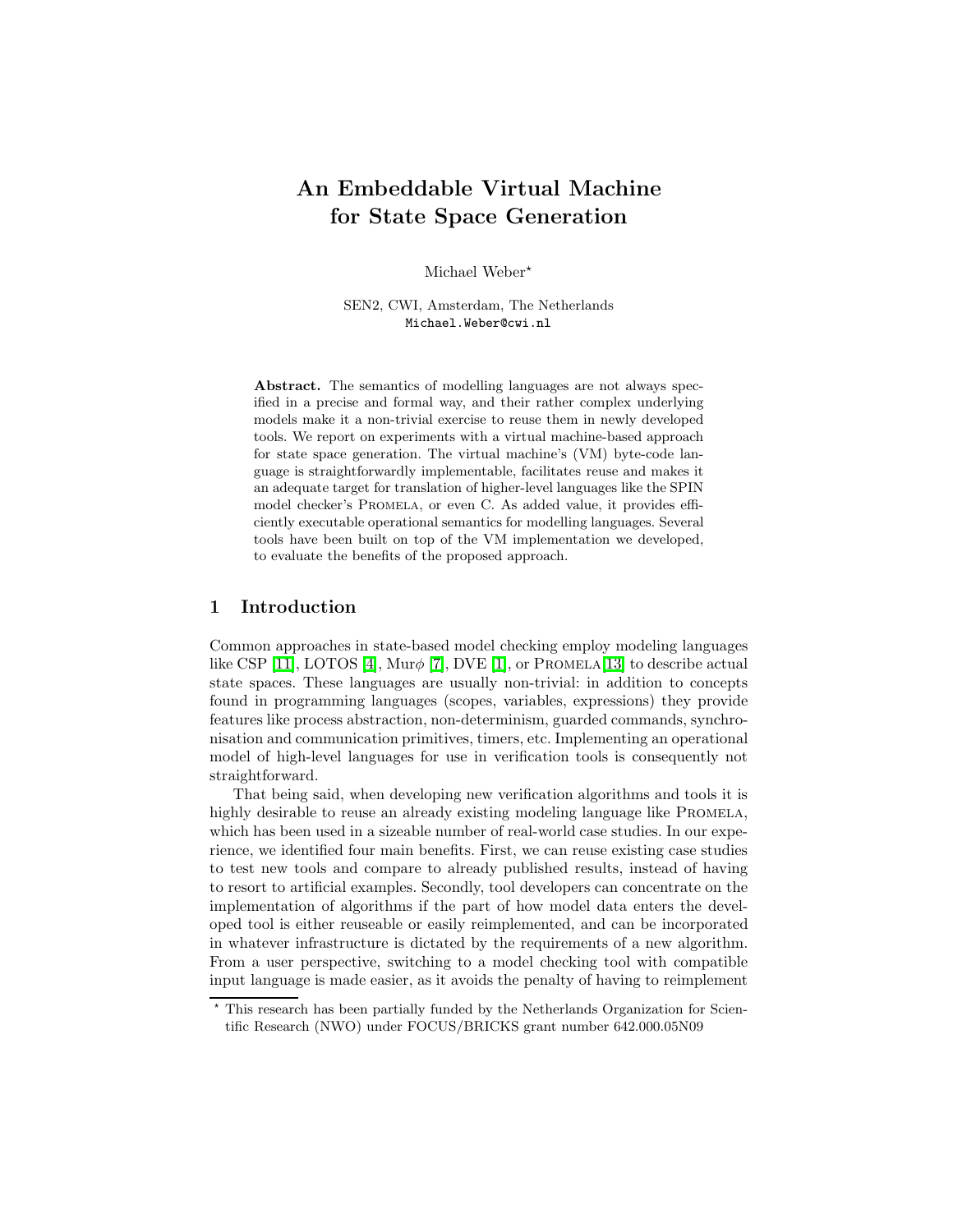the model in another formalism, and showing that the semantics have been preserved in the translation. In addition, existing models can be used to benchmark new tools on realistic data sets. Lastly, by taking the virtual machine as an intermediate layer, we can implement (and reuse!) common analyses like dead variable reduction and statement merging independent of the high-level input language.

Contributions In order to remedy the perceived shortcomings we propose a virtual machine (VM) based approach to state space generation, in which high-level modeling languages are translated to byte-code instructions. Subsequent execution of such byte-code programs with a VM yields state spaces for further use in model checkers, simulators and testing tools. A key point is that the VM is easily embeddable into a host application (for example, a model checker). As such, it should have a formal specification and a straightforwardly implementable execution model, which imposes as little constraints as possible on the tool it is embedded into. In the rest of the paper we present how this can be carried out. We validated the approach with a number of applications.

Organisation In section [2](#page-1-0) we describe the virtual machine model and its bytecode semantics. Section [3](#page-10-0) summarizes how the virtual machine is used for state space generation in a number of applications: a target for PROMELA compilation, which has been embedded into external-memory and distributed-memory model checkers. As further benefit for tools developers, these tools can be used unchanged to interface with other front-ends, for example, to check C code for embedded systems. We conclude with a summary of related and future work in sections [4](#page-13-0) and [5.](#page-15-2) Appendix [A](#page-17-0) presents benchmark results for our VM implementation to show practical usefulness of our approach.

# <span id="page-1-0"></span>2 Virtual Machine Specification

The virtual machine (VM) we are using as running example here contains a couple of features not all of which are commonly found at byte-code level in conventional VM architectures like the Java Virtual Machine (JVM) [\[15\]](#page-16-3). They are a superset of the features we observed as common in modeling languages. In particular, we have:

- Non-determinism If non-deterministic choice is encountered during executing, the machine offers all possible continuations to the scheduler who then decides which path to take.
- Concurrency Processes can be created, not only statically but also during execution of the model.
- Communication Both, rendezvous and asynchronous channel objects are provided for inter-process communication.
- First-class channels Like in PROMELA and  $\pi$ -calculus [\[14\]](#page-16-4), channels can be sent over channels, thus allowing for a dynamic communication structure.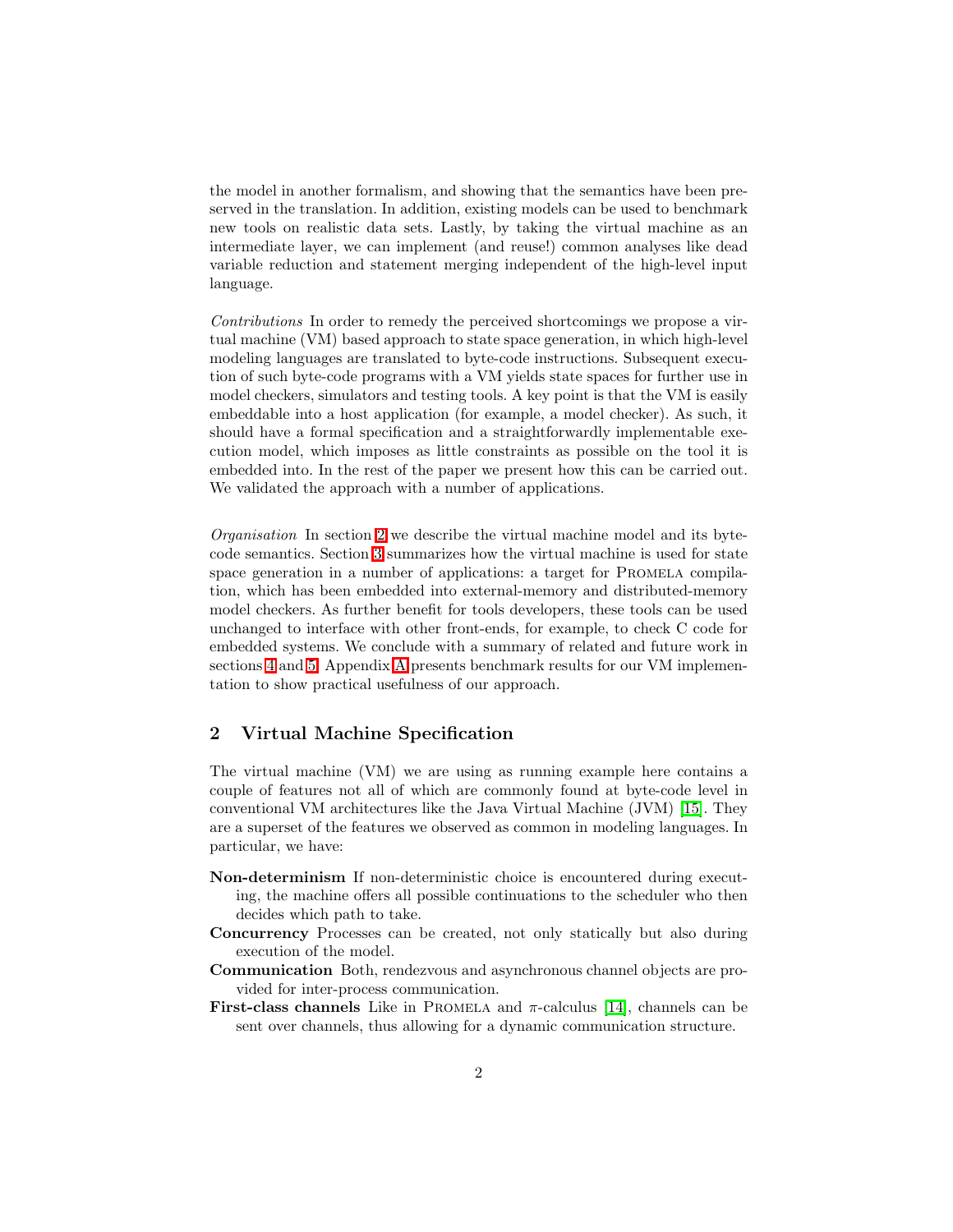- Priority scheme Our byte-code allows to specify which actions have to be given preference. Together with explicit control over externally visible actions, this allows to encode high-level constructs like Promela's atomic and d\_step.
- Speculative execution Code sequences like guards are executed speculatively, and changes to the global state are rolled back if the sequence does not run to completion (see Section [2.4\)](#page-8-0).
- External Scheduling Scheduling decisions are delegated to host applications. This allows for implementation of different scheduling policies which is needed to cater for simulation (interactive scheduling) vs. state space exploration with some search strategy (breadth-first, depth-first, random, or combinations thereof).

The design of our VM was mainly driven by pragmatic decisions: it was our intention to create a model that is simple, efficient and embeddable as component into host applications, with implementation effort split between the VM and compilers targeting it. For example, many instructions make use of the VM's stack because it is trivial for compilers to generate stack-based code for expression evaluation. On the other hand, a stack-based architecture alone is inconvenient for translation of counting loops, thus registers were added. The RISC-like instruction set is motivated by the need for fast decoding inside the instruction dispatcher, the VM's most often executed routine.

Although our machine is a mixture of register-based and stack-based architecture, we are nevertheless dealing with finite state models in this paper by putting bounds on all resources. Concurrency is modeled by interleaving semantics.

A complete specification of a virtual machine suitable as target for Promela is available [\[20\]](#page-16-5). Our starting point was a simple VM model, which we then extended with features needed to cater for Promela's semantics. However, in the interest of reusability we tried to keep these additions as generic as possible (see Section [3.4\)](#page-12-0).

In the following, we will present a formalisation of the VM which is suitable for implementation. We found this an invaluable help in allowing different groups working independently on compilers, byte-code optimizers and the VM itself. It also serves as a reference in case the VM needs to be reimplemented, or for answering questions regarding the semantics of compiled languages.

We start by specifying global and local state, and invariants which translations must preserve. Afterwards we present the byte-code semantics and how scheduling between alternatives is done.

#### 2.1 Machine State

The machine's global state as depicted in Figure [1](#page-3-0) consists of a few global objects and the local state of its processes.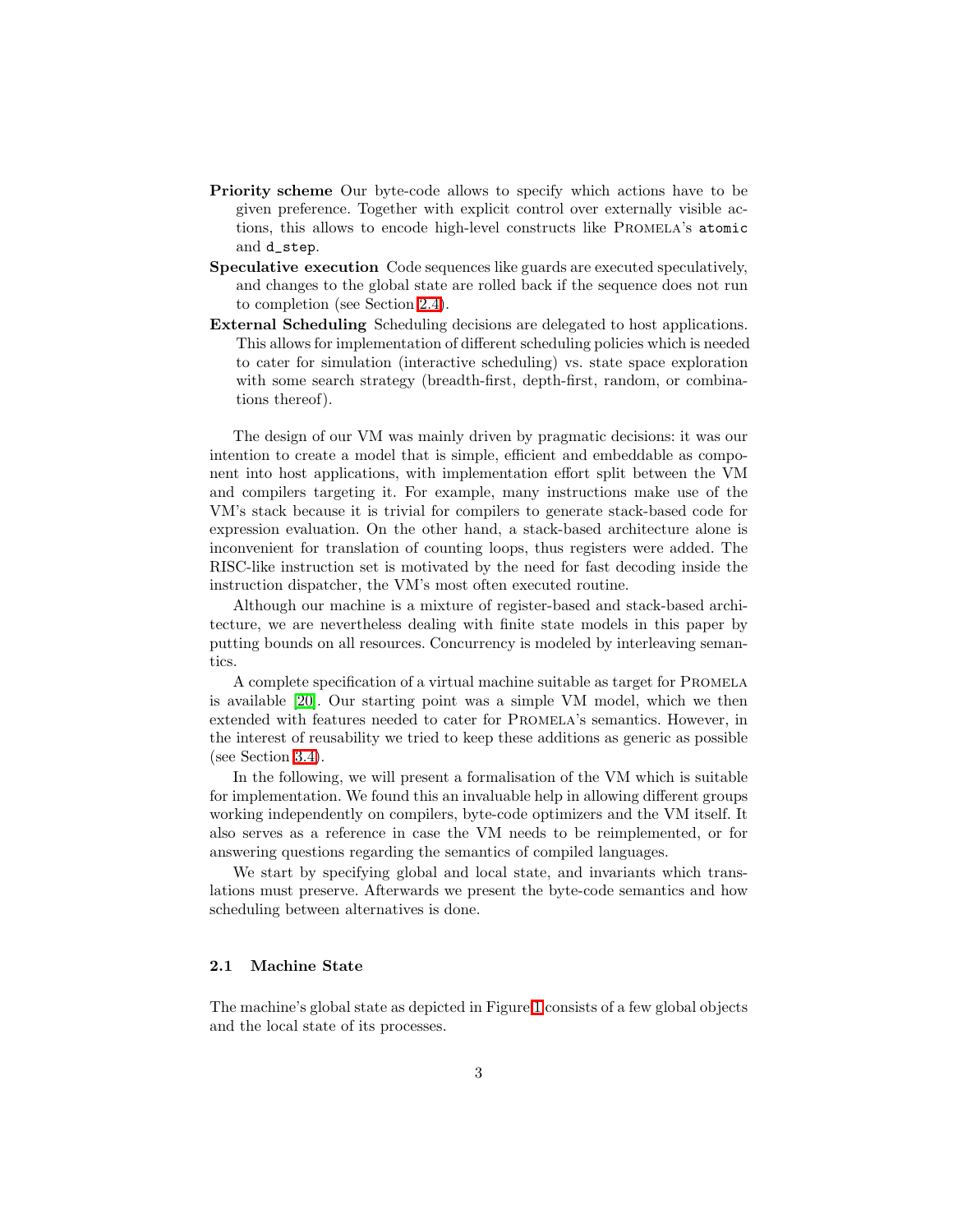

<span id="page-3-0"></span>Fig. 1. Overview over the state of the virtual machine. Dotted borders around registers and stack indicate that they are only temporarily part of the machine state, but are not preserved.

**Definition 1 (Global State).** The global state  $\Gamma = \langle \Pi, e, G, \Phi \rangle$  of our virtual machine is a tuple

 $\Gamma \in Processes \times Pid_+ \times Mem \times Channels$ 

with  $\Pi$  denoting a finite set of processes, e the process identifier of a process with exclusive execution privileges  $(\perp$  if none), G the global variable store, and  $\Phi$  the—again finite—set of existing channels (channels are global objects).

We will refer to the set of all global states as  $\Gamma$  as well, if the context makes clear what is meant.

**Definition 2 (Process).** A process  $\pi = \langle p, M, A' \rangle$  is a tuple

 $\pi \in Processes = (Pid \times ExcelMode \times Processes') \cup \{stop\}$ 

with p denoting a globally unique identifier,  $M \in \{N, \underline{A}, I, \underline{T}\}$  its execution mode (normal, atomic, invisible, terminated), and  $\Lambda'$  the local state of a process (Definition [3\)](#page-3-1).

Furthermore, we allow the special symbol stop to denote a deadlocked process which cannot make any further step.

A process can be either inactive or active.

While a single process can be deadlocked, there might be others which can still continue, so that there is no *global deadlock* yet.

Often, we do not want a global state  $\Gamma = \langle \Pi, e, G, \Phi \rangle$  to contain the deadlocked process stop. To simplify notation, we write  $\Gamma \neq \text{stop}$  iff no process in  $\Pi$ is deadlocked:  $\forall \pi \in \Pi : \pi \neq \text{stop.}$ 

<span id="page-3-1"></span>Definition 3 (Local Process State). A local process state  $\Lambda' = \langle L, m \rangle$  is a pair

 $\Lambda' \in ProcessState' = Mem \times \mathbb{N}$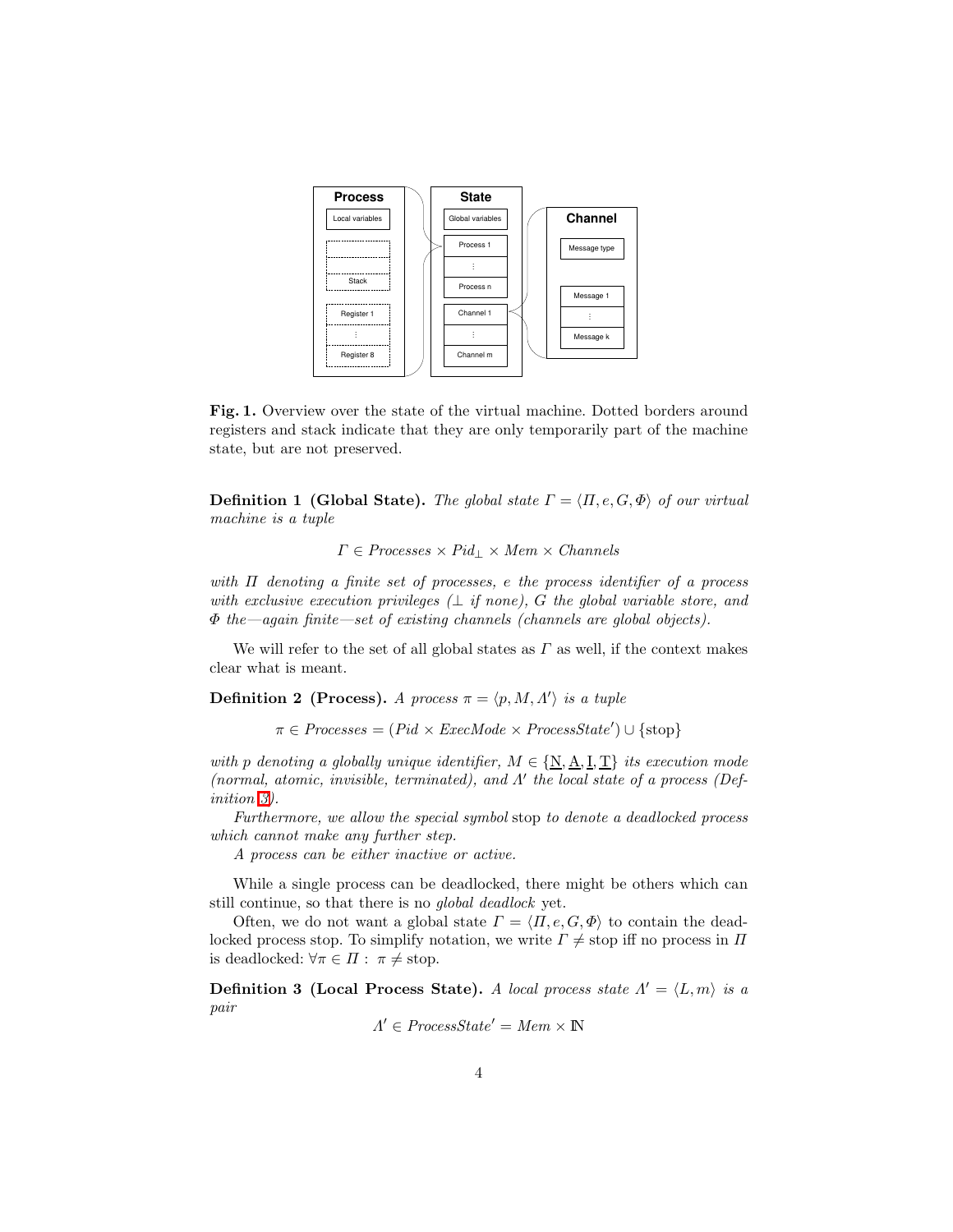and denotes the process-local variable store L and its program counter m.

When a process becomes active, its state  $\Lambda'$  is augmented with registers  $R_0$ and a stack  $D_{\epsilon} = \epsilon$  to its active local state  $\Lambda = \langle L, m, R_0, D_{\epsilon} \rangle$ :

 $\Lambda \in ProcessState = Mem \times \mathbb{N} \times Registers \times Stack$ 

When it becomes inactive again, its last two components are projected away. As a result, they are to be used for storing temporary values only.

Definition 4 (Store). We identify three stores in our virtual machine model: for global  $(G)$  and local variables  $(L)$ , and for registers  $(R)$ . As usual, we model stores as mappings  $\sigma \in \mathbb{N} \to \text{Value}$ , that is for a store  $\sigma$ ,  $\sigma[i]$  denotes the store's value at position i. Replacing a value v at position i in the store is written as  $\sigma[i/v]$ .

Initial stores are denoted as  $\sigma_0$  ( $\forall i : \sigma_0[i] := 0$ ). For convenience, we write  $r_i$  to reference the *i*th register  $R[i]$ .

We added registers to our virtual machine for situations when byte-code effects on the machine's state are not fitting well to a stack model, for instance if values are operated on more than once.

Definition 5 (Data Stack). Expression evaluation takes place on the data stack component  $D \in Stack = Value^*$  of a process state. A stack is represented as finite (possibly empty) word  $D = v_n : \cdots : v_1, v_i \in Value, n \in \mathbb{N}$ .

We denote the empty stack as  $D_{\epsilon} = \epsilon$ .

Communication Processes can use several ways to communicate values among each other. First, they can use the global store  $G$  which can be modified by any process at any time. A more structured way of communication is provided by means of channels. They also offer a model for message-passing synchronization. In our machine, communication channels are typed and bounded, and we distinguish between rendezvous channels and asynchronous channels.

**Definition 6.** A channel  $\phi = \langle c, l, t, C \rangle$  is a tuple

 $\phi \in Channels = Channel \times \mathbb{N} \times \text{Message}^*$ 

with c denoting a globally unique channel identifier, *l* the channel capacity, and  $C = c_0 : \cdots : c_l$  its current contents ( $c_l$  being the last message in the channel). Each message  $c_i \in Message = Value^*$  consists of a sequence of values of length t.

Rendezvous channels have zero capacity. A message can temporarily be stored in a channel during rendezvous communication, hence exceeding the capacity of the channel. Such states are internal to the virtual machine and unobservable to its outside. Similarly, asynchronous channels which exceed their capacity automatically fall back to the same behavior as rendezvous channels: send operations on those block until they are within their allowed capacity again.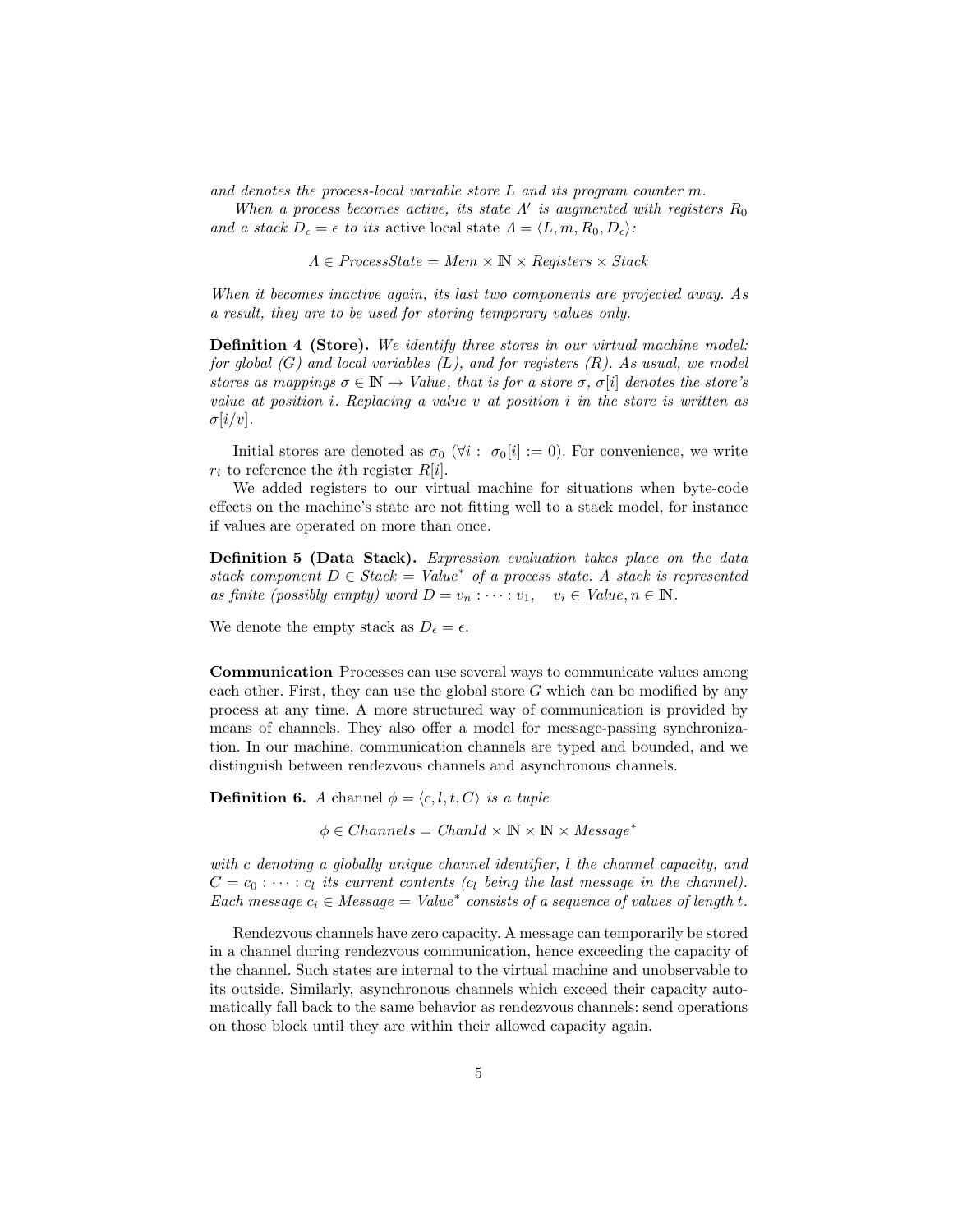**Definition 7** (Rendezvous Communication). We define a predicate sync $(\Gamma)$ on a global state  $\Gamma = \langle \Pi, e, G, \Phi \rangle$  to determine whether rendezvous communication is taking place: at least one channel  $\phi = \langle c, l, t, C \rangle$  contains more messages than its capacity l allows.

$$
sync(\Gamma) := \begin{cases} \text{true} & \text{if } \exists \phi = \langle c, l, t, C \rangle \in \Phi : |C| > l \\ \text{false} & otherwise \end{cases}
$$

#### 2.2 Invariants

Translation to our byte-code language must guarantee the following invariants: as already pointed out in Definition [3,](#page-3-1) a process becoming active again always resumes execution with register set  $R_0$  and the empty stack  $D_{\epsilon}$ . Conversely, at those points in the program when a process may become inactive, the contents of registers and stack are discarded and need not matter for the rest of its execution.

Because the number of local variables is fixed, a local state  $\Lambda'$  occupies constant space only.

#### <span id="page-5-0"></span>2.3 Byte-code Semantics

Having defined the state of our virtual machine, we now proceed by defining the semantics of operations on it. These operations are carried out at process level, with only a single process being active at once.

In the spirit of earlier displays of PROMELA semantics by Holzmann and Natarajan [\[13\]](#page-16-2), we compose our semantics from several smaller parts by defining four relations to model process activation, internal, intermediate and finally scheduler transitions.

A transition from state  $\Gamma_1$  to  $\Gamma_2$  is a relation  $\rightarrow_T \in \Gamma \times \Sigma_T \times \Gamma$ , with a finite set of labels  $\Sigma_T$  and set of states  $\Gamma$ . If not important, we will elide labels from our presentation. For brevity, we write  $\Lambda_1, G_1, \Phi_1 \to \Lambda_2, G_2, \Phi_2$  instead of

$$
\langle \{ \langle p, M, \Lambda_1 \rangle, \pi_1, \dots, \pi_n \}, e, G_1, \Phi_1 \rangle
$$
  
\n
$$
\rightarrow \langle \{ \langle p, M, \Lambda_2 \rangle, \pi_1, \dots, \pi_n \}, e, G_2, \Phi_2 \rangle
$$
  
\n
$$
\pi_i = \langle p_i, M_i, \langle L_i, m_i \rangle \rangle \text{ for all } 1 \le i \le n
$$

State components remaining unchanged in a transition are left out.

As mentioned before, only one process can be active at any point in time. Thus we define process activation as transition

$$
\langle \{ \langle p, M, \langle L, m \rangle \rangle, \pi_1, \dots, \pi_n \}, e, G, \Phi \rangle
$$
  
\n
$$
\xrightarrow{p} {}_{act} \langle \{ \langle p, M, \langle L, m, R_0, D_{\epsilon} \rangle \rangle, \pi_1, \dots, \pi_n \}, e, G, \Phi \rangle
$$
  
\n
$$
\forall i \in \{1, \dots, n\} : \pi_i = \langle p_i, M_i, \langle L_i, m_i \rangle \rangle
$$
  
\nand  $e \in \{p, \perp\}, M \neq \underline{T}$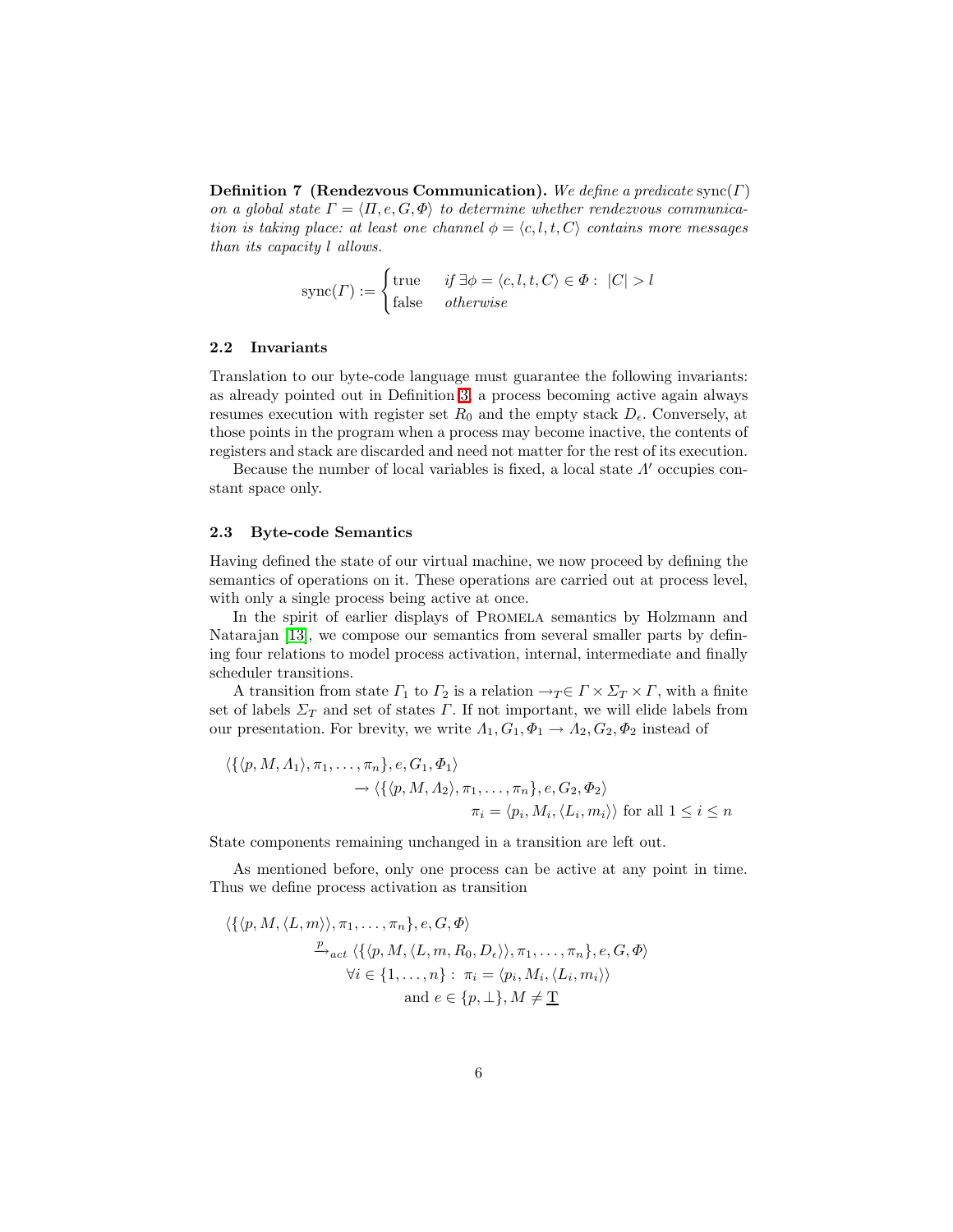| $LDC$ $c$  | load constant c onto top of data stack                                                                                  |
|------------|-------------------------------------------------------------------------------------------------------------------------|
|            | $\langle L, m, R, D \rangle \rightarrow_{int} \langle L, m+1, R, D : c \rangle$                                         |
| LDV $q$    | load variable onto top of data stack                                                                                    |
|            | $\langle L, m, R, D : a \rangle \rightarrow_{int} \langle L, m+1, R, D : L[a] \rangle$ if $g = \underline{L}$           |
|            | $\langle L,m,R,D:a\rangle, G \rightarrow_{int} \langle L,m+1,R,D:G[a]\rangle, G$ if $g = \underline{G}$                 |
| STV q      | store stack top in variable                                                                                             |
|            | $\langle L, m, R, D : v : a \rangle \rightarrow_{int} \langle L[a/v], m+1, R, D \rangle$ if $q = L$                     |
|            | $\langle L, m, R, D : v : a \rangle, G \rightarrow_{int} \langle L, m + 1, R, D \rangle, G[a/v]$ if $g = \underline{G}$ |
| POP $r_i$  | pop top-most value from stack into register                                                                             |
|            | $\langle L, m, R, D : v \rangle \rightarrow_{int} \langle L, m+1, R[i/v], D \rangle$                                    |
| PUSH $r_i$ | push value from register onto stack                                                                                     |
|            | $\langle L, m, R, D \rangle \rightarrow_{int} \langle L, m+1, R, D : r_i \rangle$                                       |
|            | <b>Table 1.</b> Load and Store byte-codes                                                                               |

<span id="page-6-0"></span>A process needing exclusive execution privileges must be activated, otherwise any process can be activated ( $e = \perp$ ). Processes already run to completion  $(M = T)$  are not activated again.

Next, we define those transitions an active process can possibly take: the *internal-step* relation  $\rightarrow_{int} \in \Gamma \times \Gamma$  is the least relation satisfying the rules given below. For reasons of presentation, we divided internal steps into several parts. Note that the byte-code operation to be executed next is determined by indexing program counter  $m$  of the currently active process into a global instruction list Instr.

Load and Store Our machine supports usual operations to load constants (LDC), and manipulate values of local and global variables (LDV, STV), as defined in Table [1.](#page-6-0) The differentiation of local and global store access simplifies byte-code analysis for, e.g., statement merging.

To avoid stack juggling operations like DUP, SWAP, etc., values can be stored into and retrieved from registers with PUSH and POP.

Arithmetic and Boolean Operations Expression byte-codes like ADD, LT, AND, NEG, etc., operate on one or more of the stack's top-most entries. Their semantics are obvious and thus only defined exemplarily:

$$
\texttt{OP}_{\otimes}:\ \ \langle L,m,R,D:u:v\rangle\rightarrow_{int}\langle L,m+1,R,D:u\otimes v\rangle
$$

Control-flow Operations For control flow changes, we define conditional and unconditional jumps in Table [2.](#page-7-0) In order to allow explicit modeling of nondeterminism, we define  $NDET \, a$  as having two possible successor states: one continuing with the next instruction and the other continuing at instruction a. In some situations, it is helpful to allow conditional non-determinism, where the existence of one alternative is dependent on the presence or absence of another.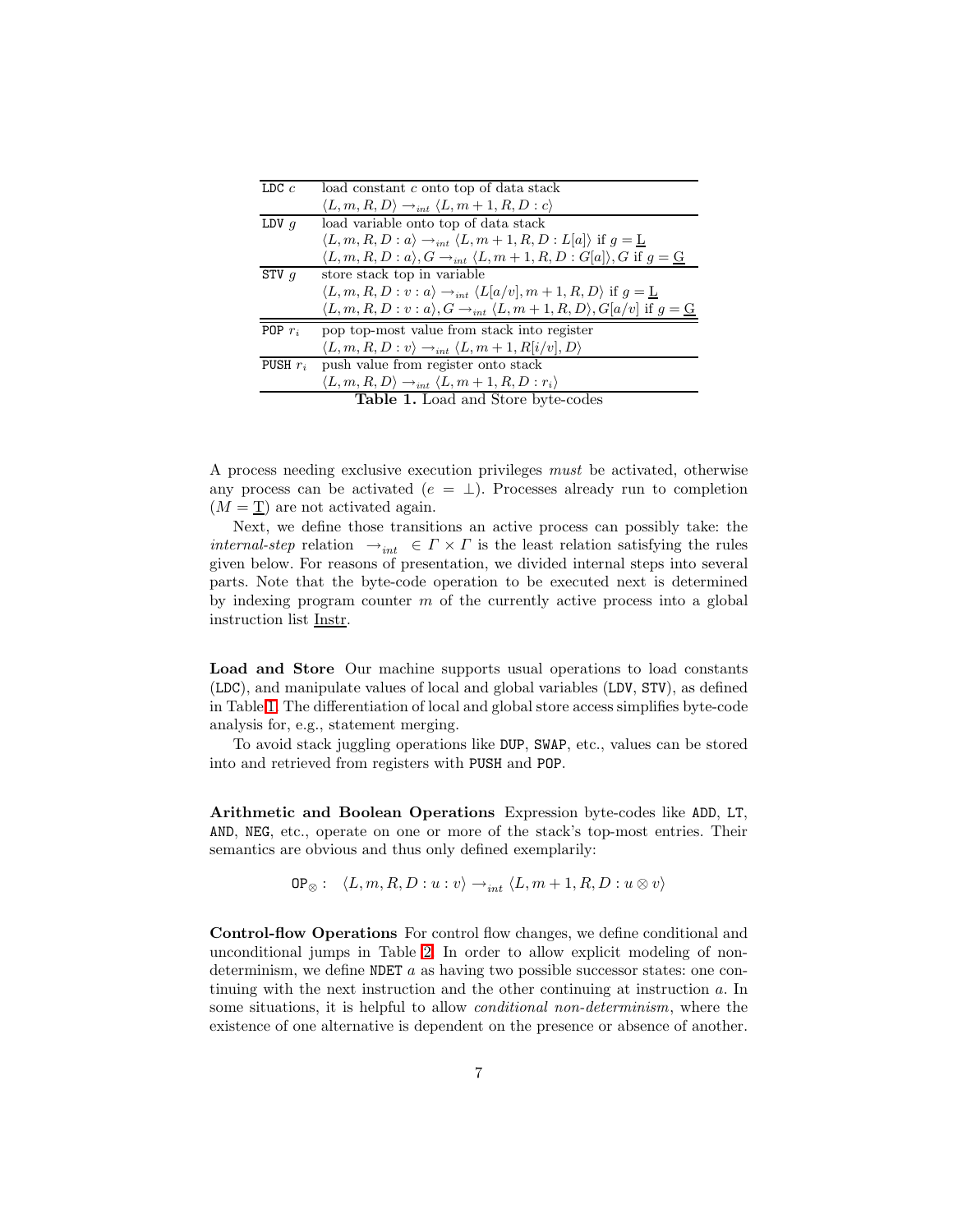| JMPNZ $a$  | jump if non-zero                                                                                                                                                    |
|------------|---------------------------------------------------------------------------------------------------------------------------------------------------------------------|
|            | $\langle L, m, R, D: 0 \rangle \rightarrow_{int} \langle L, m+1, R, D \rangle$                                                                                      |
|            | $\langle L, m, R, D : v \rangle \rightarrow_{int} \langle L, a, R, D \rangle$ , if $v \neq 0$                                                                       |
| NDET $a$   | non-deterministic jump                                                                                                                                              |
|            | $\langle L, m, R, D \rangle \rightarrow_{int} \langle L, m+1, R, D \rangle$                                                                                         |
|            | $\langle L, m, R, D \rangle \rightarrow_{int} \langle L, a, R, D \rangle$                                                                                           |
| ELSE $a$   | else jump                                                                                                                                                           |
|            | $\langle L, m, R, D \rangle \rightarrow_{int} \langle L, m+1, R, D \rangle$                                                                                         |
|            | $\langle L, m, R, D \rangle \rightarrow_{int} \langle L, a, R, D \rangle$ if $\langle L, m + 1, R, D \rangle \rightarrow_{int}^{*} \Lambda' \rightarrow_{end}$ stop |
| UNLESS $a$ | unless jump                                                                                                                                                         |
|            | $\langle L, m, R, D \rangle \rightarrow_{int} \langle L, a, R, D \rangle$                                                                                           |
|            | $\langle L, m, R, D \rangle \rightarrow_{int} \langle L, m+1, R, D \rangle$ if $\langle L, a, R, D \rangle \rightarrow_{int}^{*} \Lambda' \rightarrow_{end}$ stop   |
| CALL $a$   | call subroutine                                                                                                                                                     |
|            | $\langle L, m, R, D \rangle \rightarrow_{int} \langle L, a, R, D : m + 1 \rangle$                                                                                   |
| RET        | return from subroutine                                                                                                                                              |
|            | $\langle L, m, R, D : a \rangle \rightarrow_{int} \langle L, a, R, D \rangle$                                                                                       |
|            | <b>Table 2.</b> Control-flow byte-codes                                                                                                                             |

<span id="page-7-0"></span>For this, we add byte-codes ELSE  $a$  and its dual UNLESS  $a$ . They are used in the translation of Promela, for example.

CALL  $a$  and RET can be used to translate procedure calls. By default the return address is left on the stack, thus does not survive if a process becomes inactive. It is in the responsibility of the compiler to store it inside the state vector. This allows for some flexibility when dealing with recursive functions. In general, their treatment requires some cooperation between the compiler and an analysis tool working with the generated state space.

As Promela itself does not allow function calls, these byte-codes are not used in its translation. However, they have been used to compile method calls of an object-oriented language [\[21\]](#page-16-6).

Operations on Channels For inter-process communication, our virtual machine model contains several operations on channels. These include operations to dynamically create channels, query their properties, and manipulate their contents. Both, synchronous and asynchronous channels are supported.

Because of space constraints, we elide their treatment here and refer to the full specification [\[20\]](#page-16-5). However, we will return to the topic of synchronous communication in Section [2.4,](#page-8-0) when discussing process scheduling.

Spawning New Processes To start a new process, its current parameters are placed onto the data stack. Specifying the size of these parameters and the start address of its code, a new process is instantiated: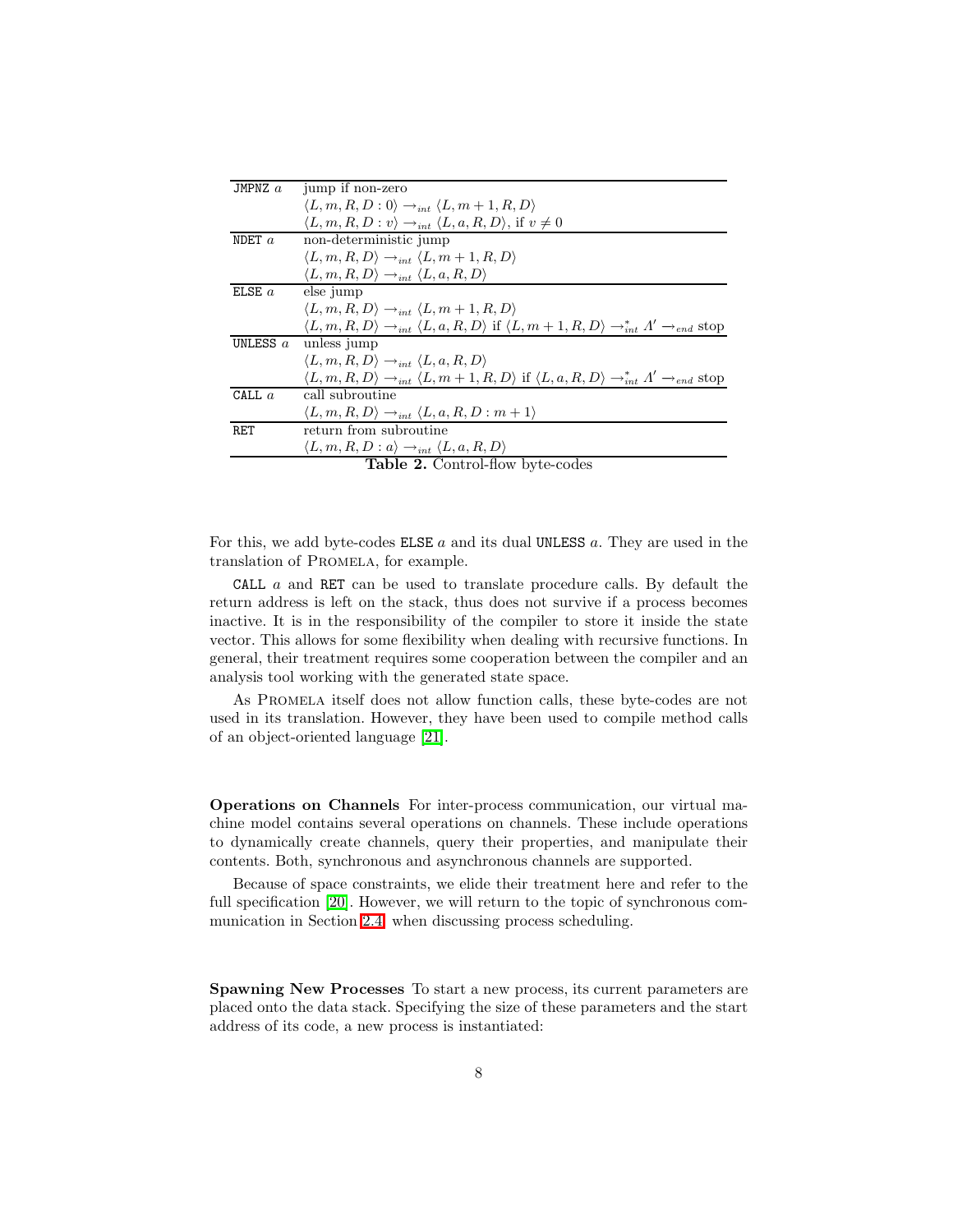|     | <b>STEP</b> $M'$ step complete with mode $M'$                                                                                                                                                                                                                                                                                             |
|-----|-------------------------------------------------------------------------------------------------------------------------------------------------------------------------------------------------------------------------------------------------------------------------------------------------------------------------------------------|
|     | $\langle \{ \langle p, M, \langle L, m, R, D \rangle \rangle \} \cup \Pi, e, G, \Phi \rangle$                                                                                                                                                                                                                                             |
|     | $\stackrel{M'}{\longrightarrow}_{end} \langle \{ \langle p, M', \langle L, m+1 \rangle \} \cup \Pi, e', G, \Phi \rangle$                                                                                                                                                                                                                  |
|     | $e' := \begin{cases} p & \text{if } M' \in \{\underline{A}, \underline{I}\} \\ \bot & \text{otherwise} \end{cases}$                                                                                                                                                                                                                       |
|     |                                                                                                                                                                                                                                                                                                                                           |
|     | and $\forall \pi_i \in \Pi : \pi_i = \langle p_i, M_i, \langle L_i, m_i \rangle \rangle$                                                                                                                                                                                                                                                  |
| NEX | step not executable                                                                                                                                                                                                                                                                                                                       |
|     | $\langle L, m, R, D \rangle \rightarrow_{end}$ stop                                                                                                                                                                                                                                                                                       |
|     | $\mathbf{L}$ . $\mathbf{L}$ . $\mathbf{L}$ . $\mathbf{L}$ . $\mathbf{L}$ . $\mathbf{L}$ . $\mathbf{L}$ . $\mathbf{L}$ . $\mathbf{L}$ . $\mathbf{L}$ . $\mathbf{L}$ . $\mathbf{L}$ . $\mathbf{L}$ . $\mathbf{L}$ . $\mathbf{L}$ . $\mathbf{L}$ . $\mathbf{L}$ . $\mathbf{L}$ . $\mathbf{L}$ . $\mathbf{L}$ . $\mathbf{L}$ . $\mathbf{L}$ . |

<span id="page-8-1"></span>Table 3. Operations for Process Deactivation

RUN 
$$
k, a
$$
 run a new process starting at address  $a$   
\n $\langle {\pi, \pi_1, ..., \pi_n}, e, G, \Phi \rangle \rightarrow_{int} \langle {\pi', \pi_1, ..., \pi_n, \pi''}, e, G, \Phi \rangle$   
\nwith  $\pi = \langle p, M, \langle L, m, R, D : v_0 : \cdots : v_{k-1} \rangle \rangle$   
\nand  $\pi' = \langle p, M, \langle L, m+1, R, D : p'' \rangle \rangle$   
\nand  $\pi'' = \langle p'', \underline{\mathcal{N}}, \langle L_0[0/v_0, ..., k-1/v_{k-1}], a \rangle \rangle$   
\nand  $p'' \in Pid$  a unique process identifier

Deactivation of Processes Following a cooperative multitasking approach, eventually a process allows resumption of other processes by deactivating itself with one of the operations in Table [3.](#page-8-1)

We introduce  $\text{STEP } M$  as flexible means to control which states become visible to an external scheduler. If further execution of a process is not anticipated (e.g. because of unsatisfied guard conditions or reception attempts on empty channels), process execution may be aborted explicitly by NEX. This byte-code instruction can be used to translate guards—boolean conditions which can enable or disable a transition. By attaching an action label to a STEP, we can cater for action-based setups as well.

## <span id="page-8-0"></span>2.4 Scheduling

With all the machinery in place, we now proceed with the relation of *scheduler* transitions,  $\rightarrow$ <sub>sched</sub>. We define it in terms of *intermediate transitions*  $\rightarrow$ <sub>step</sub>, which is the least relation satisfying

$$
\varGamma\xrightarrow{p,M}{}_{step}\varGamma'\quad \text{if}\quad \varGamma\xrightarrow{p}{}_{act}\varGamma_0\rightarrow^*_{int}\varGamma_1\xrightarrow{M}{}_{end}\varGamma'
$$

This means, that in a machine state  $\Gamma$  some process identified as  $p$  is activated, then a number of internal transitions happen, until at some point the process deactivates itself in state  $\Gamma'$ , giving the whole sequence mode  $M$ .

In case the machine gets "stuck" without successor states because some process with exclusive execution privileges becomes deadlocked, this process loses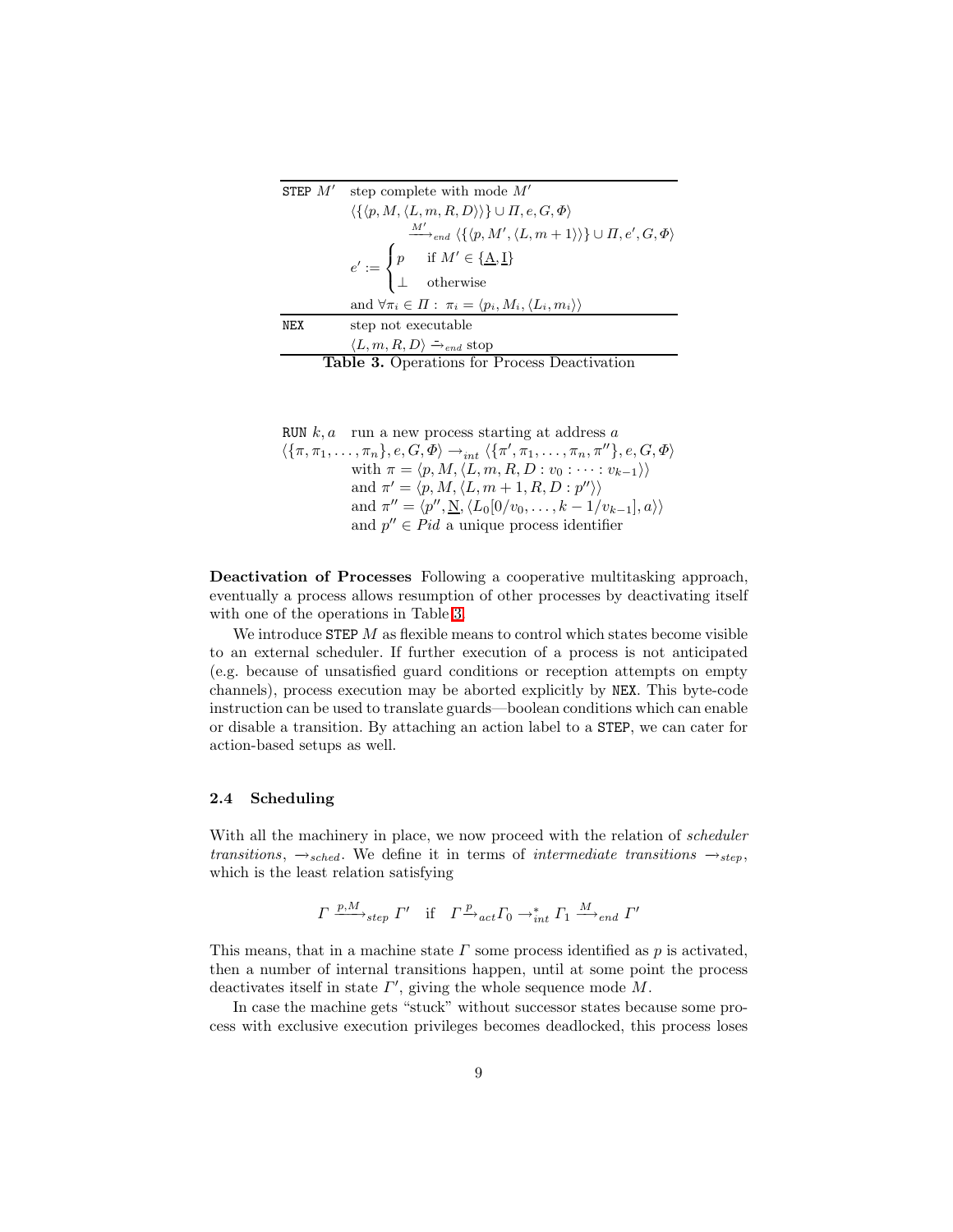them, thus enabling execution possibilities for other processes:

$$
\langle \Pi, e, G, \Phi \rangle \xrightarrow{p, M} \text{step } \Gamma' \quad \text{if} \quad \langle \Pi, e, G, \Phi \rangle \xrightarrow{e, -} \text{step stop}
$$
\n
$$
\text{and} \quad \langle \Pi, \bot, G, \Phi \rangle \xrightarrow{p, M} \text{step } \Gamma'
$$

We can then define the transitions visible to an external scheduler. The approach we took is due to our decision to model rendezvous communication within the interleaving model and thus using an intermediate state which is not revealed to the scheduler. We can distinguish three cases: a process ends a sequence of invisible steps with either a visible transition or a transition leading to deadlock, and no interim rendezvous communication can take place, or, rendezvous communication can take place, with the restriction that the sending and receiving halves of the communication must be consecutive.

Definition 8 (Scheduler Transition). We define the scheduler transition relation  $\stackrel{p}{\rightarrow}_{\text{sched}}$  as least relation satisfying the following rules.

 $- A$  scheduler transition consists of a (possibly empty) sequence of invisible steps, followed by a visible step, that is, a step with mode  $N$  (normal),  $A$ (atomic) or  $\underline{T}$  (terminated). None of the steps is a rendezvous communication.

$$
\Gamma \xrightarrow{p}_{\text{sched}} \Gamma' \quad \text{if} \quad \Gamma = \Gamma_1 \xrightarrow{p, \underline{\mathbf{I}}}_{\text{step}} \cdots \xrightarrow{p, \underline{\mathbf{I}}}_{\text{step}} \Gamma_{n-1} \xrightarrow{p, M} \text{step} \Gamma_n = \Gamma'
$$
\n
$$
\text{and } \forall i : \neg \text{sync}(\Gamma_i) \text{ and } M \neq \underline{\mathbf{I}} \text{ and } \Gamma' \neq \text{stop}
$$

 $-$  Alternatively, if a sequence of invisible steps leads to a deadlocked process, the last step right before the deadlock becomes visible irrespectively of its mode I.

$$
\Gamma \xrightarrow{p}_{\text{sched}} \Gamma' \text{ if } \Gamma = \Gamma_1 \xrightarrow{p, \underline{I}}_{\text{step}} \cdots \xrightarrow{p, \underline{I}}_{\text{step}} \Gamma_{n-1} \xrightarrow{p, -}_{\text{step}} \text{stop}
$$
\n
$$
and \ \forall i : \neg \text{sync}(\Gamma_i) \ and \ \Gamma' = \Gamma_{n-1}
$$

– Lastly, we allow a rendezvous channel to actually contain one message more than its capacity allows, if the immediately following transition resolves this again by having a rendezvous partner receiving this message, so that said rendezvous channel is within its limits again and the resulting state becomes visible to the scheduler again. In this case the sender loses its execution privilege. It can then be picked up by the receiver. Note that we do not allow a process to have rendezvous communication with itself  $(p \neq p')$ .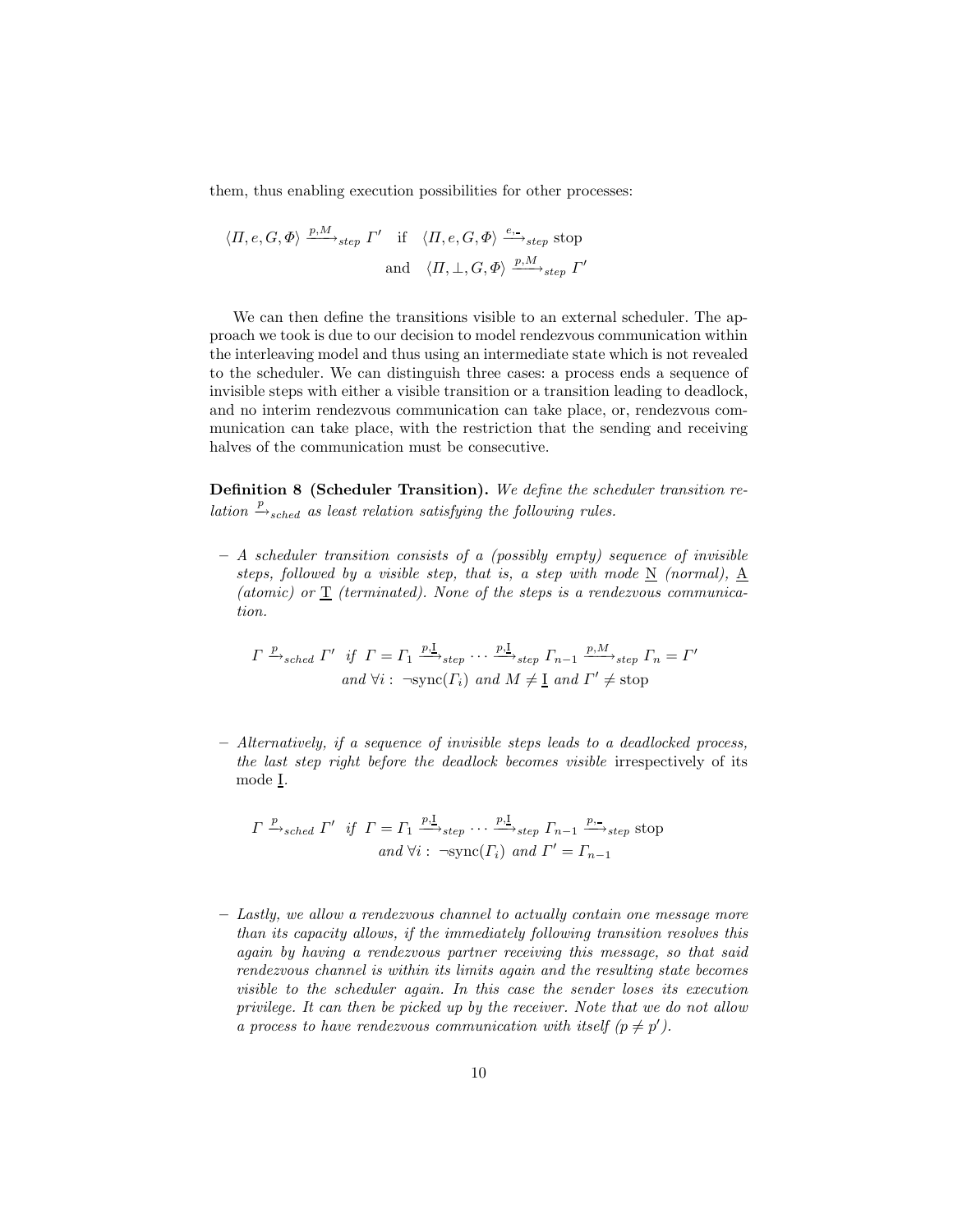With this mechanism, rendezvous communication can be used to pass around execution privileges between processes like in PROMELA.

$$
\Gamma \xrightarrow{p} \text{sched } \Gamma'' \quad \text{if} \quad \Gamma \xrightarrow{p,M} \text{step } \Gamma' = \langle \Pi', e', G', \Phi' \rangle
$$
\n
$$
\text{and } \langle \Pi', \bot, G', \Phi' \rangle \xrightarrow{p', M'} \text{step } \Gamma''
$$
\n
$$
\text{and } \text{sync}(\Gamma') \text{ and } \neg \text{sync}(\Gamma'')
$$
\n
$$
\text{and } p \neq p' \text{ and } \Gamma'' \neq \text{stop and } M \neq \underline{T}
$$

In all cases, we do not allow a scheduler transition to lead to a global state containing a deadlock process stop.

Our handling of deadlock processes allows us to define a global deadlock state  $\Gamma$  where no process can complete a scheduler transition naturally: there is no  $\Gamma'$ such that  $\Gamma \stackrel{p}{\rightarrow} _{sched} \Gamma'$ .

Definition 9 (Initial State). The scheduler starts program execution with the *initial state of our machine:*  $\Gamma_{init} = \langle \{ \langle 1, \underline{N}, \langle L_0, init \rangle \} \rangle, \bot, G_0, \emptyset \rangle$ 

The actual interface to run state space generation is not described here, as it is largely based on the same principles as Open/CÆSAR [\[8\]](#page-16-7). In fact, a preliminary test has shown that we can connect our implementation to CADP with little effort, thus leveraging their large toolset.

# <span id="page-10-0"></span>3 Applications

The described virtual machine has been utilized successfully in a number of projects<sup>[1](#page-10-1)</sup>, which we briefly detail below. On the same time, these projects served as testbed to check whether the virtual machine based approach we advocate is generic enough to accomodate different modelling languages and verification frameworks.

## <span id="page-10-2"></span>3.1 Promela

We validated our virtual machine-based approach to state space generation by defining a translation from Promela to byte-code. As positive side-effect, we obtain an operational semantics for Promela which in particular is suitable for classical compiler-based analyses and also for reimplementation. A complete translation procedure is described by Schürmans [\[20\]](#page-16-5). Separate from the compiler and thus Promela, we developed several common optimizations for static state space reduction on the byte-code level, for example, dead variable reduction and a variant of statement merging.

<span id="page-10-1"></span><sup>1</sup> [http://www.cwi.nl/](http://www.cwi.nl/~weber/nips/)<sup>∼</sup>weber/nips/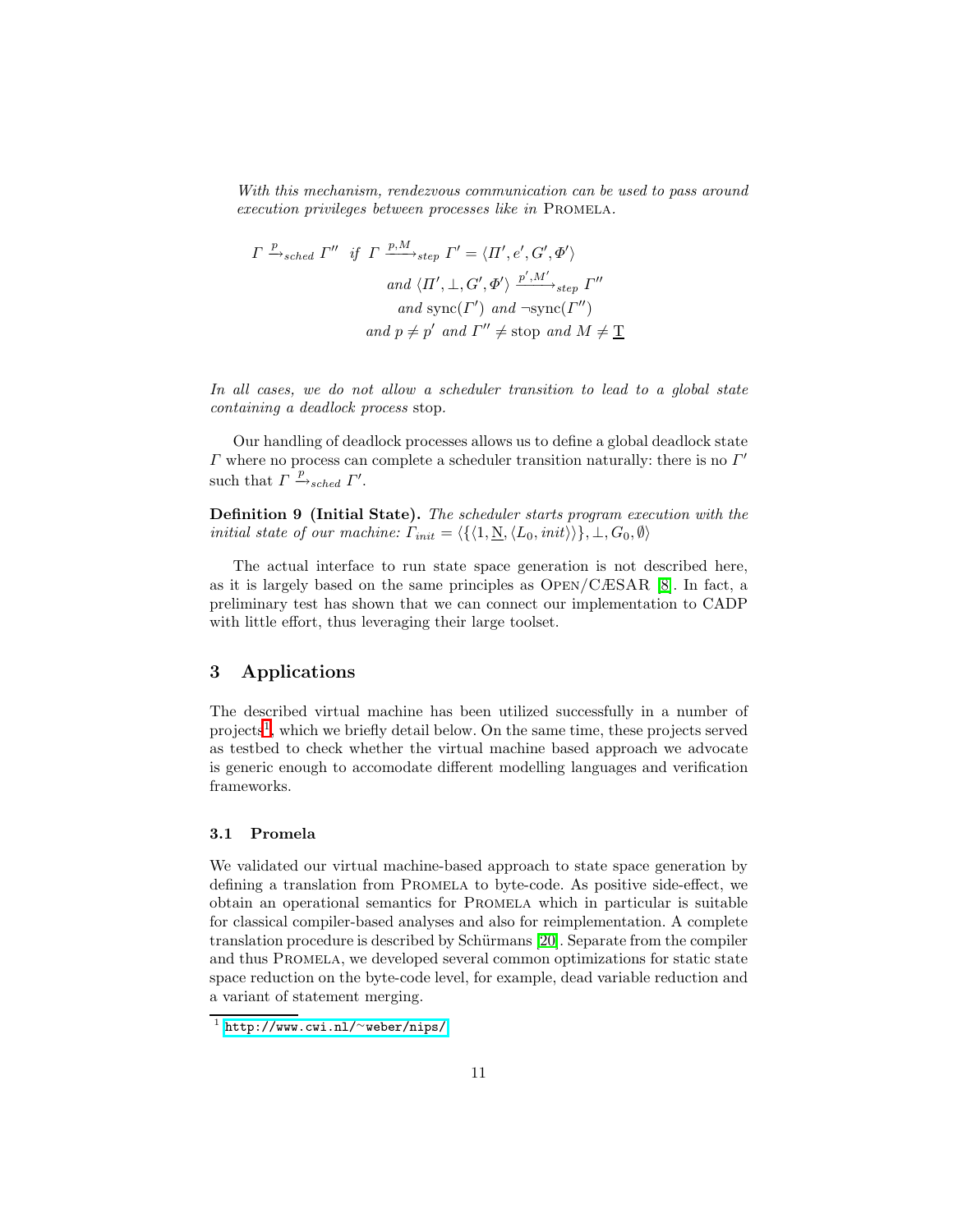Although other modeling languages could have been used just as well, Promela was chosen because it is a truly non-trivial example and it has wide acceptance inside and outside academia.

Benchmarks of our virtual machine show that it performs well enough to be of practical use (Section [A\)](#page-17-0) on its own. In combination with the projects described in the following, we could even obtain results which so far have been out of reach.

## <span id="page-11-0"></span>3.2 An External-Memory Model Checker

The virtual machine is used as state-space generation component in an adaptive external-memory model checking tool [\[10\]](#page-16-8).

As main memory is still the most restricting factor in state space generation and model checking of industrial-scale models, we developed an algorithm which gradually moves parts of the state space to hard disk when memory fills up. Thus, as long as enough memory is available, it behaves mostly like a regular, memory-bound algorithm.

In unmodified state-space exploration algorithms, checking whether a state has already been visited requires random access to the *closed set* due to commonly used hashtable schemes. In a disk-based setting, such access patterns are prohibitively expensive because they incur large latency when reading from hard disk, in comparison to memory accesses. We get around these limitations by reordering queries such that disk access is avoided if at all possible (through caching strategies) and, failing that, queries are carried out at least in large groups rather than one by one. Besides compression, this allows us also to access the state space stored on disk in a linear fashion, which is orders of magnitude faster than random access.

The amount of main memory available still influences the time needed for full state space generation, however it does not impose a hard limit anymore. With this out of the way, we were able to benchmark our algorithm: the unmodified virtual machine, together with the Promela compiler mentioned in Section [3.1](#page-10-2) allowed us to use models of real case studies as benchmark material, instead of being constrained to artificial models. In addition, we were able to compare our results with prior experiments.

An short summary is given in Section [A.](#page-17-0) Some of the large models, for example LUNAR scenario  $4(d)$  [\[23\]](#page-16-9), have previously been reported as exceeding the capabilities of SPIN with 4 GB RAM, with both partial order reduction and COLLAPSE enabled. In contrast, we performed state space generation of the mentioned Lunarscenario with a memory limit of 2.5 GB RAM and without partial order reduction (Appendix [A\)](#page-17-0).

## 3.3 NIPS and DiVinE

An alternative to the external-memory model checker described in Section [3.2,](#page-11-0) is the use of distributed algorithms in verification to get around memory limitations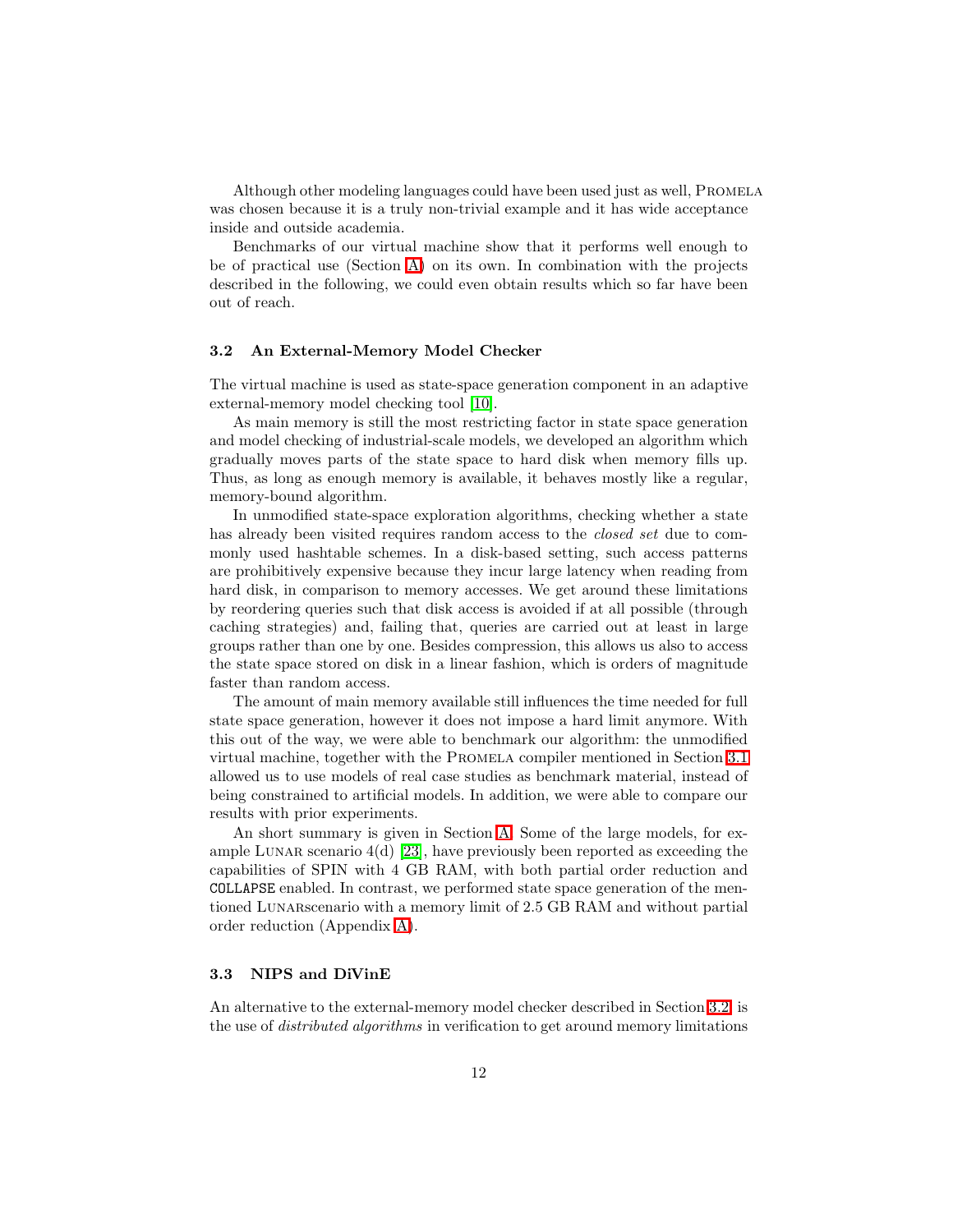of a single computer. Much research has been devoted to this theme in recent years, for a motivation and recent overview we refer to [\[5\]](#page-15-3).

The DiVinE library [\[2\]](#page-15-4) has been conceived as a toolkit and testbed for distributed model checking algorithms, with among other things, an emphasis on LTL model checking. While DiVinE features its own modelling language, DVE, we can apply their algorithms unmodified on PROMELA models, through the use of our virtual machine. In effect, the combination of the two libraries yields a distributed model checker for Promela, with, at the time of writing, five different LTL model checking algorithms to choose from.

Moving from a sequential to a distributed setting requires some consideration. In particular, the design of data structures must support relocation to other computers. For our virtual machine, this means that snapshots of its run-time state can be captured and send to another computer. This is particularly easy in our case, as a snapshot is represented opaquely in an architecture-independent, continuous array of binary data which can be written directly to a network connection, without a potentially costly serialization step. Heterogenous distributed environments are supported as well.

In addition, we can redecide on analysis tools without having to modify or rewrite our models, solely depending on the availability of computing resources and harddisk. For example, using DiVinEs distributed algorithms gives much faster results usually, however, if the used computing cluster is busy, a job may spend days in the batch queue before being processed, thus making our externalmemory algorithm a viable alternative.

#### <span id="page-12-0"></span>3.4 Model Checking Embedded Systems Software

In the previous sections, we have mainly highlighted the use of our virtual machine as target for Promela. Despite it being the initial inspiration, we aimed at designing a generic framework which can cope with different modelling formalisms. As our litmus test we have based the MCESS (short for *Model Checking* Embedded Systems Software) project on our virtual machine. We proceed with a short summary, a more detailed description is given elsewhere [\[19,](#page-16-10) Sect. 5.2ff].

Embedded systems based on microcontrollers are often used in safety-critical environments. In mcess, we address the problem of checking correctness of code written for particular microcontrollers. Regrettably, and despite the sensitivity of the application area, often no formal specifications exist on such projects, so we either have to extract a specification (semi-)manually, or base our analysis directly on the implemention under scrutiny. Matters are complicated further by the fact that systems are implemented in a mixture of assembly language and C, most often utilizing specific hardware idiosyncrasies of these severely resource-constrained devices. Previous case studies have shown that existing C model checkers are not directly applicable to such implementations due to the hardware-specific nature [\[18\]](#page-16-11).

Instead of trying to parse and analyze source code, we chose to compile it with an off-the-shelf C compiler (which is often supplied by the microcontroller vendor), and take the generated binary executable as starting point. We rely on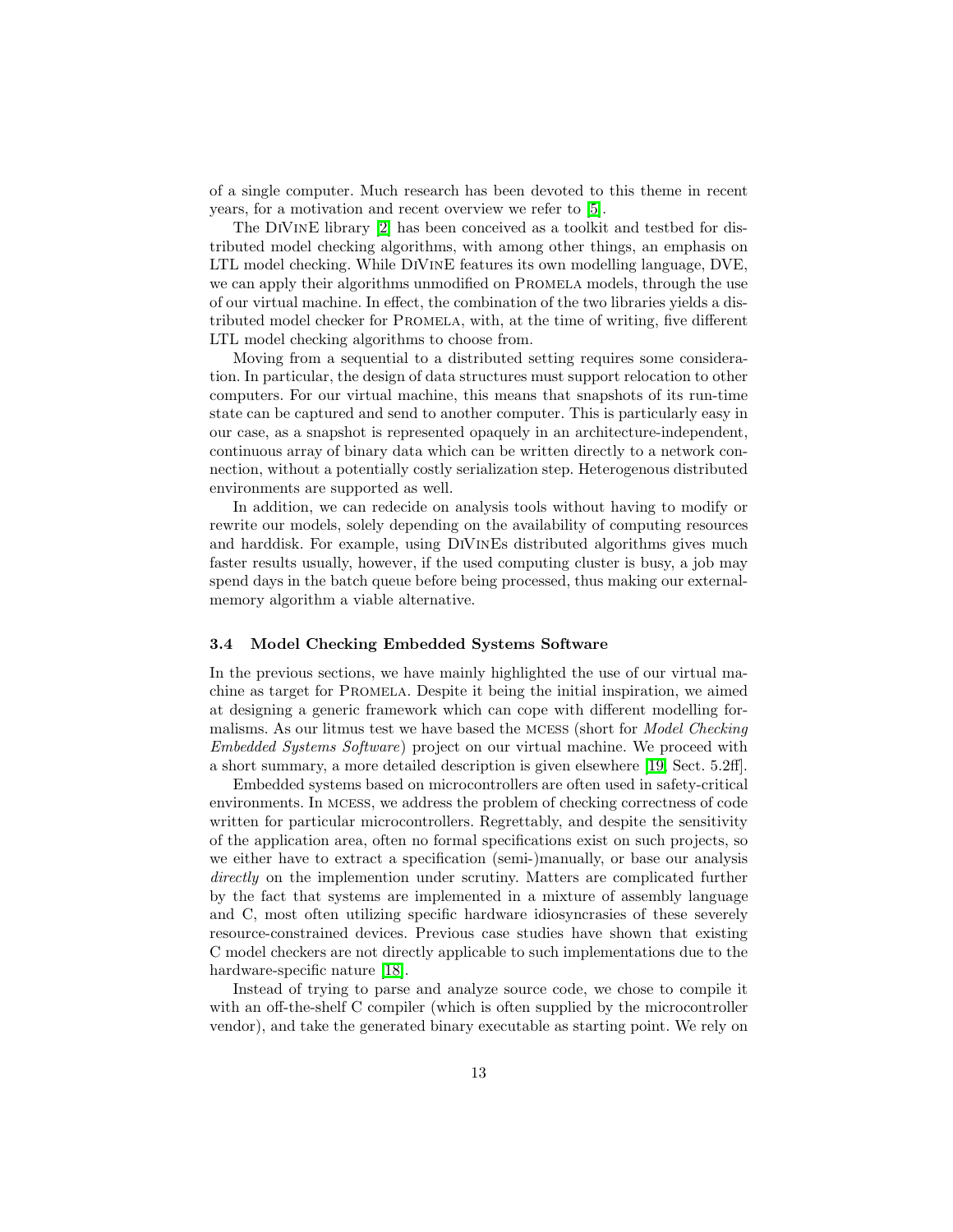the generated debugging information to present results back to the user. The approach allows us to process assembly and C code in one go. Also, we successfully sidestepped dealing with the complex syntax and even more daunting semantics of C.

Conceptually, assembly language is much easier to formalize, and its semantics are usually precisely described by the vendor. To take a concrete example, we chose the widely used ATMEL ATmega family of microcontrollers, and implemented a translator from ATmeta16 assembly (or rather disassembly, to be precise) to our virtual machine instruction set. For many of the instructions, the translator itself has been generated semi-automatically from the semantics given in the ATMEL specification. The critical parts are the hardware dependencies like interrupts (modeled as processes), I/O ports, timers (replaced by non-determinism and abstractions by the compiler), etc. These require (onetime) manual effort, for example, to obtain a closed system.

A number of factors contribute to the viability of this approach: the type of microcontrollers we are dealing with very space-constrained, typically they have memory in the order of 1024 Bytes. Unsurprisingly, memory allocation is mostly done completely static (no calls to  $\text{malloc}()$ ). A limited hardware stack precludes recursive function calls. All these factors make a straight-forward translation much more amenable to yield good results. Deeper analyses can then be layered on top of that.

For state space generation and model checking of such microcontroller programs, we can again utilize the tools described in the previous sections without extra effort. They are well suited to deal with the potentially large state spaces.

# <span id="page-13-0"></span>4 Related Work

#### 4.1 Promela Semantics

Several formal semantics for Promela have been proposed in the past, but it turns out that none of them covers all aspects of the language. The original publication [\[13\]](#page-16-2) is incomplete in this sense and now partly outdated, as SPIN evolved. It was improved on by a more modular and less implementation-specific approach by Weise [\[22\]](#page-16-12), but there the handling of nested do loops in combination with goto statements is unsound. Another incomplete attempt is from Bevier [\[3\]](#page-15-5). The specification is a Lisp program and as such peppered with implementation artefacts.

In contrast, we developed a compiler for PROMELA targeting the virtual instruction set defined in Section [2.3.](#page-5-0) Our translation aims at being faithful to SPIN's Promela semantics. It mainly deviates in allowing nested scopes, in order to straighten out the rather confusing static semantics of declarations (variables can be used before being declared). However, we concede that regrettably there are no good means to assure this except continual testing with publicly available models against SPIN as reference implementation.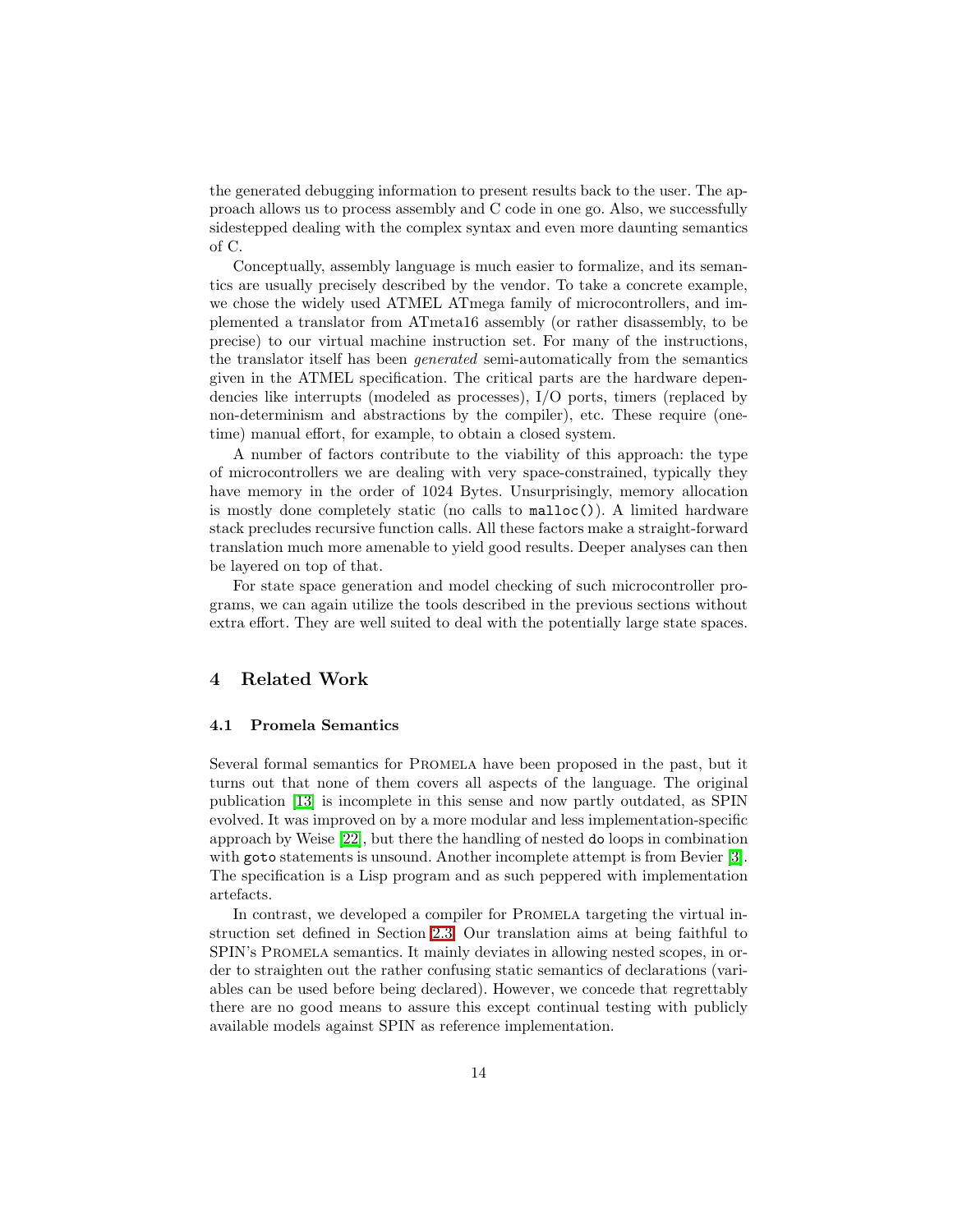#### 4.2 Virtual Machines

Virtual machines have been used extensively in Computer Science. A well-known example is the work of Wirth on the Pascal programming language [\[24\]](#page-16-13).

Independent to our work, two (unpublished, to the best of our knowledge) attempts of virtual machine models for restricted Promela-like languages have been brought to our attention [\[9,](#page-16-14)[17\]](#page-16-15). Geldenhuys [\[9\]](#page-16-14) describes a virtual machine as part of the general design of a model checker, while our work is focused on providing a reusable component for state space generation.

ESML [\[6\]](#page-16-16), the high-level language translated into byte-code is restricted in several ways when compared to Promela, and its underlying virtual machine inherits some of these restrictions. For example, it lacks support for asynchronous channels, shared variables and dynamic process creation.

Rosien [\[17,](#page-16-15) Section 8] describes some shortcomings of his attempt, for example the lack of arrays, no support for data types beyond integers, unclear semantics for do loops or handshake communication inside atomic blocks ("[. . . ] causes undesired results, unexpected atomic deadlocks or otherwise erratic behavior."). Besides that, Rosien's design did not take into account, e.g., distributed settings where successive states may be generated on different computers.

Both papers do not provide a formal model of their VM or of the translation into their byte-code language, making it non-trivial to derive implementations from their work. Neither are implementations readily available.

Bogor From existing model checking frameworks, we found the Bogor framework [\[16\]](#page-16-17) closest to the work presented here. It is an extensible framework for software model checking, in particular object-oriented software. Its intermediate representation (BIR) is a high-level guarded command language, not unlike PROMELA. While it can be translated further down to a certain extent, constructs like arrays, locks, exceptions, and high-level control constructs remain, complicating an implementation of its operational semantics.

The Bogor framework consists of a large Java code base, which ruled it out when we were looking into possibilities to interface with other languages. In contrast, our VM implementation itself comprises less than  $5000$  lines<sup>[2](#page-14-0)</sup> of C and has been interfaced efficiently with C, C++ and Java, and connected to model checking frameworks aimed at high performance like DiVinE.

While Bogor and the work presented here share some common goals, our focus is on embedding into other applications, and thus we aim to show the feasability to provide a reusable library, rather than a framework (which might hamper its integration with a host application with incompatible structure.)

From the tool point of view, our aim is not to beat the Bogor framework in terms of features, but rather to provide a small but versatile component which can easily be reused, or written from scratch based on a formal specification.

<span id="page-14-0"></span><sup>2</sup> according to SLOCCount, <http://www.dwheeler.com/sloccount/>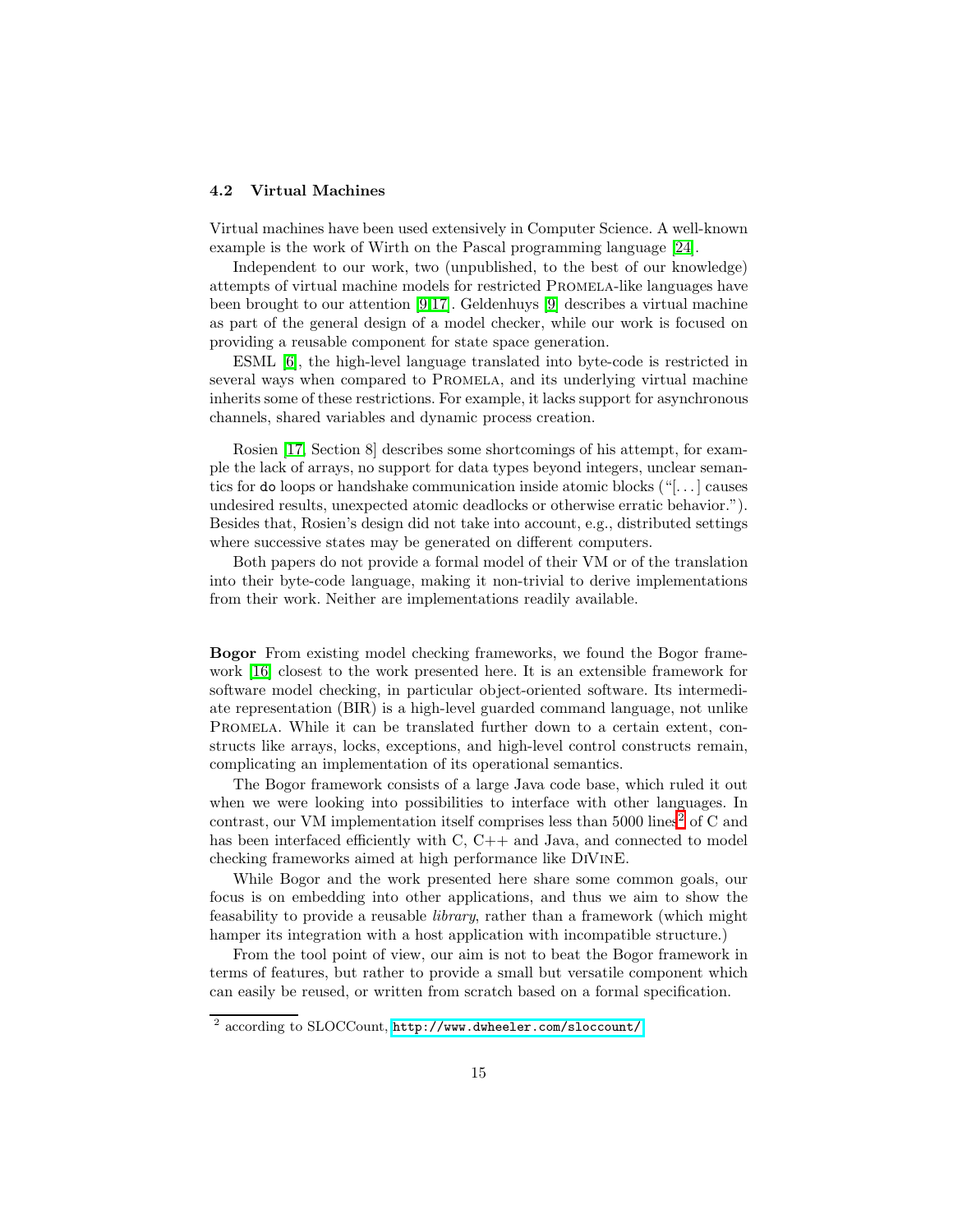## <span id="page-15-2"></span>5 Conclusions

We presented a virtual machine-based approach to state-space generation, in which the virtual machine's instruction set doubles as intermediate language. Assigning operational semantics in such a way makes them straightforwardly implementable, thus encouraging reuse. Among the byte-code instructions are all operations commonly needed for the specification of concurrent systems: nondeterminism, process creation, communication primitives, and a way to express scheduler constraints (atomic regions). State-space generators derived in such a way can be small and portable, while benchmarks with a concrete implementation showed that we can obtain practically usable results.

However, some critical thoughts are in order. For example, it is possible to relate analysis results like error traces from the VM back to the original input (Promela or C), but there is no stable interface yet available.

Also, a command line simulator is available, yet while working towards integration of our VM implementation in IBM's Eclipse IDE, we found the need for deeper introspection of the VM state. Providing a suitable interface without slowing down state space generation requires some more research. This is worthwhile because we are using the same code for simulation and model checker, thereby foregoing deviations in results. For example, to the best of our knowledge SPIN has been plagued from time to time with the interactive simulation and a model checking run yielding different outcomes.

Nevertheless, with our applications we have shown benefits to be expected through synergy effects of developing an embeddable component for use in thirdparty tools.

Acknowledgement We thank Michael Rohrbach and Stefan Schürmans for their implementation efforts and valuable discussions. Theo Ruys brought Rosien's work to our attention. Part of this research has been carried out at RWTH Aachen.

## <span id="page-15-1"></span>References

- 1. J. Barnat, L. Brim, I. Černá, and P. Šimeček. DiVinE Distributed Verification Environment. Submitted to PDMC'05's short presentations., 2005.
- <span id="page-15-4"></span>2. J. Barnat, L. Brim, I. Černá, and P. Šimeček. DiVinE the distributed verification environment. In M. Leucker and J. van de Pol, editors, 4th International Workshop on Parallel and Distributed Methods in verifiCation (PDMC'05), Lisbon, Portuga, July 2005.
- <span id="page-15-5"></span>3. W. Bevier. Towards an operational semantics of PROMELA in ACL2. In Proceedings of the 3rd International SPIN Workshop, April 1997.
- <span id="page-15-0"></span>4. T. Bolognesi and E. Brinksma. Introduction to the ISO specification language LOTOS. In P. H. J. van Eijk, C. A. Vissers, and M. Diaz, editors, The Formal Description Technique LOTOS, pages 23–73. Elsevier Science Publishers North-Holland, 1989.
- <span id="page-15-3"></span>5. L. Brim. Distributed verification: Exploring the power of raw computing power. In L. Brim, B. Haverkort, M. Leucker, and J. van de Pol, editors, Formal Methods: Applications and Technology, volume 4346 of Lecture Notes in Computer Science, pages 23–34. Springer, August 2006.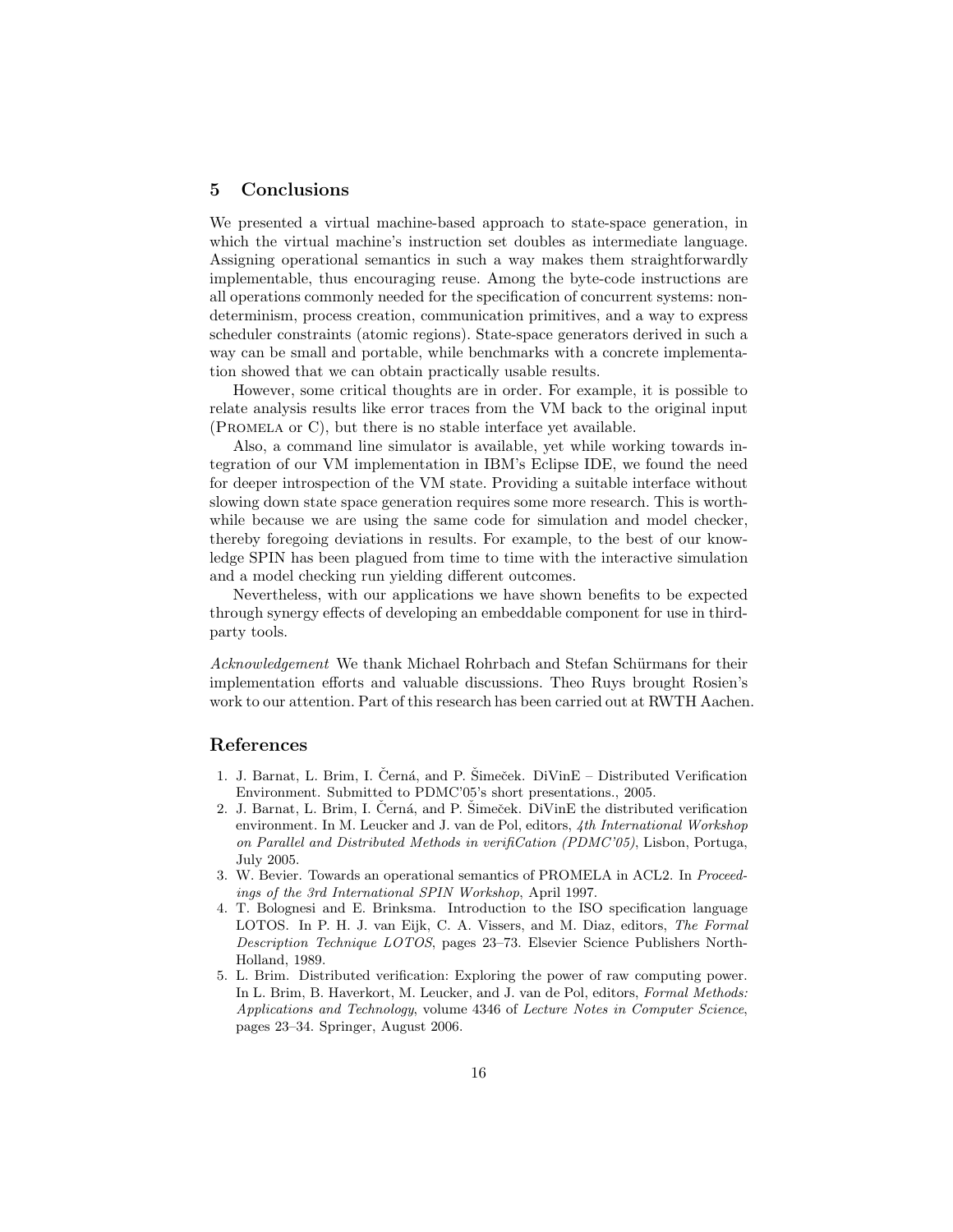- <span id="page-16-16"></span>6. P. de Villiers and W. Visser. ESML—a validation language for concurrent systems. In J. Bishop, editor, 7-th Southern African Computer Symposium, pages 59–64, July 1992.
- <span id="page-16-1"></span>7. D. Dill, A. Drexler, A. Hu, and C. Yang. Protocol verification as a hardware design aid. In ICCD '92: Proceedings of the 1991 IEEE International Conference on Computer Design on VLSI in Computer  $\mathcal C$  Processors, pages 522–525, Washington, DC, USA, 1992. IEEE Computer Society.
- <span id="page-16-14"></span><span id="page-16-7"></span>8. H. Garavel. OPEN/CAESAR: An open software architecture for verification, simulation, and testing. Lecture Notes in Computer Science, 1384:68–??, 1998.
- 9. J. Geldenhuys. Efficiency issues in the design of a model checker. Msc. thesis, University of Stellenbosch, South Africa, November 1999.
- <span id="page-16-8"></span>10. M. Hammer and M. Weber. "To Store or Not To Store" reloaded: Reclaiming memory on demand. In L. Brim, B. Haverkort, M. Leucker, and J. van de Pol, editors, Formal Methods: Applications and Technology, volume 4346 of Lecture Notes in Computer Science, pages 51–66. Springer, August 2006.
- <span id="page-16-18"></span><span id="page-16-0"></span>11. C. A. R. Hoare. Communcating Sequential Processes. Prentice Hall, 1985.
- 12. G. J. Holzmann. The engineering of a model checker: the gnu i-protocol case study revisited. In Proc. of the 6th Spin Workshop, volume 1680 of LNCS, Toulouse, France, 1999. Springer Verlag.
- <span id="page-16-2"></span>13. G. J. Holzmann and V. Natarajan. Outline for an operational-semantics definition of PROMELA. Technical report, Bell Laboratories, July 1996.
- <span id="page-16-4"></span>14. R. Milner. The polyadic  $\pi$ -calculus: a tutorial. Technical Report ECS–LFCS–91– 180, Laboratory for Foundations of Computer Science, Department of Computer Science, University of Edinburgh, UK, Oct. 1993. Logic and Algebra of Specification, ed. F. L. Bauer, W. Brauer, and H. Schwichtenberg, Springer, 1993.
- <span id="page-16-3"></span>15. Z. Qian. A formal specification of java virtual machine instructions for objects, methods and subrountines. In Formal Syntax and Semantics of Java, pages 271– 312, 1999.
- <span id="page-16-17"></span>16. Robby, M. B. Dwyer, and J. Hatcliff. Bogor: an extensible and highly-modular software model checking framework. SIGSOFT Softw. Eng. Notes, 28(5):267–276, 2003.
- <span id="page-16-15"></span>17. M. Rosien. Design and implementation of a systematic state explorer. Msc. thesis, University of Twente, The Netherlands, March 2001.
- <span id="page-16-11"></span>18. B. Schlich and S. Kowalewski. Model checking c source code for embedded systems. In Proceedings of the IEEE/NASA Workshop on Leveraging Applications of Formal Methods, Verification, and Validation (ISoLA 2005), September 2005.
- <span id="page-16-10"></span>19. B. Schlich, M. Rohrbach, M. Weber, and S. Kowalewski. Model checking software for microcontrollers. Technical Report AIB-2006-11, RWTH Aachen, August 2006.
- <span id="page-16-5"></span>20. S. Schürmans. Ein Compiler und eine Virtuelle Maschine zur Zustandsraumgenerierung. Diplomarbeit, RWTH Aachen University, Oktober 2005.
- <span id="page-16-6"></span>21. R. Veldema. Personal communication on the Tapir programming language. <http://www2.informatik.uni-erlangen.de/Forschung/Projekte/Tapir/>, 2006.
- <span id="page-16-12"></span>22. C. Weise. An incremental formal semantics for PROMELA. In Proceedings of the 3rd International SPIN Workshop, April 1997.
- <span id="page-16-9"></span>23. O. Wibling, J. Parrow, and A. Pears. Automatized verification of ad hoc routing protocols. In FORTE, volume 3235 of Lecture Notes in Computer Science, pages 343–358. Springer, 2004.
- <span id="page-16-13"></span>24. N. Wirth. Pascal-s: A subset and its implementation. In D. W. Barron, editor, Pascal - The Language and its Implementation, pages 199–259. John Wiley, 1981.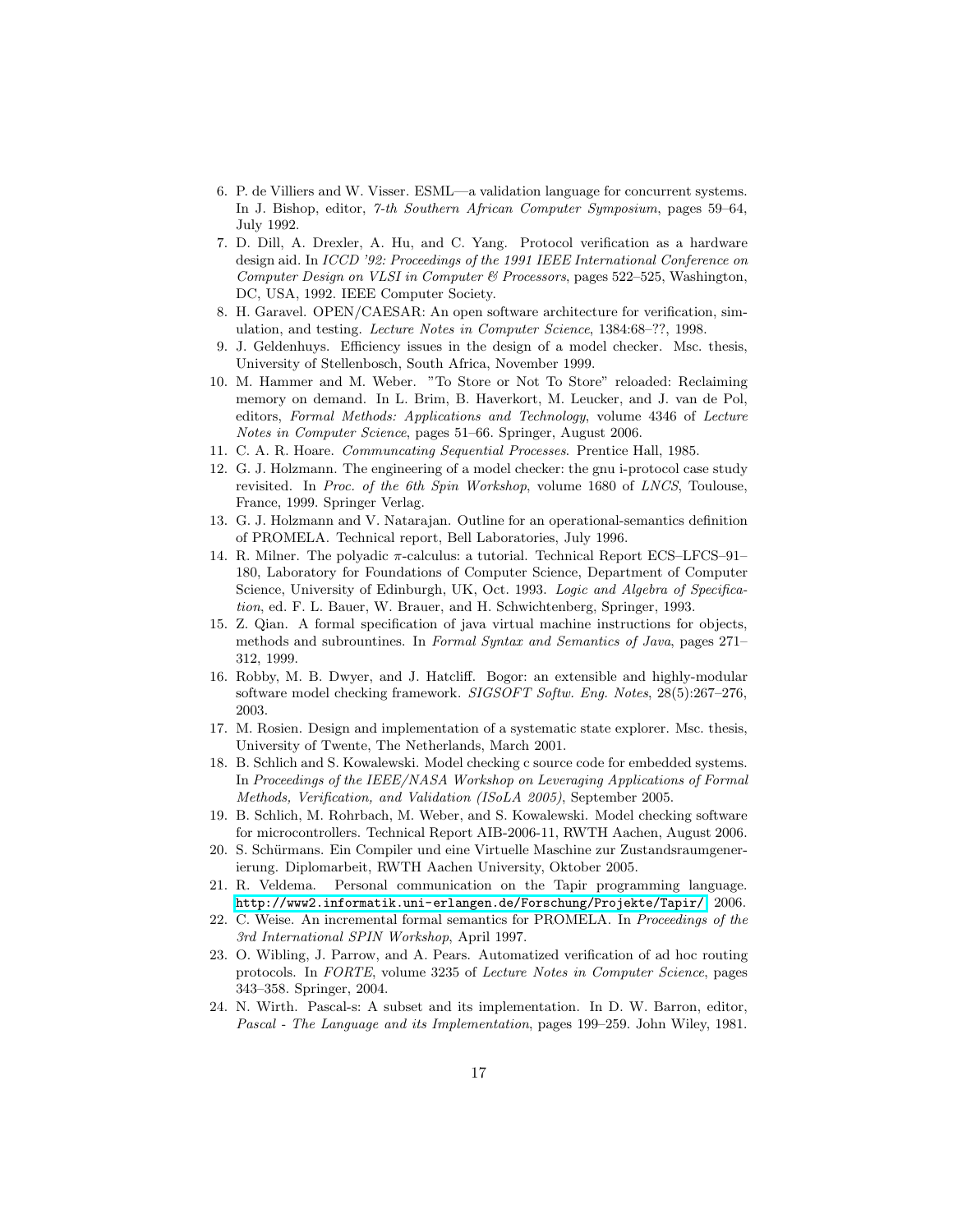## <span id="page-17-0"></span>A Benchmarks

Our test setup consists of an AMD Athlon 64 3500+ running Linux. We used SPIN 4.2.5 for comparison. SPIN translates Promela models into C source code which subsequently is compiled, and then run for the analysis.

By default, SPIN uses data-flow optimizations and statement merging [\[12\]](#page-16-18) to reduce size of the explored state space, thus requiring less time and memory for the task. The optimizations can be disabled optionally (spin  $-01$  -o3). We benchmarked SPIN without said optimizations against our implementation (columns "Unoptimized" in Table [5\)](#page-18-0), and another time with both optimizations enabled, against our unmodified VM, but with path compression (a variant of statement merging) enabled in our PROMELA compiler.

We compiled the pan.c files generated by SPIN from the PROMELA models, and used gcc (version 3.3.5) with option  $\neg$  Q2 (C optimisations),  $\neg$ DNOREDUCE (disabling partial-order reduction) and -DBFS (enabling breadth-first search). The resulting executable was used for benchmarking.

In our tests, we used models that come with the SPIN distribution. Our experiments show that NIPS (version 1.2.2) is close enough to SPIN both in state vector size (rightmost columns of Table [5\)](#page-18-0) and state space generation speed for our purposes. The actual state count of models is not directly comparable, due to different ways of counting (for example, SPIN counts both halves of a rendezvous communication separately), and due to differing base levels and optimizations. However, crucial behaviour is not optimized away of course.

The size of state vectors, which contain all information needed to restart the virtual machine from (global and local variables, channels, processes), is typically within a few bytes of what is reported by SPIN.

Table [4](#page-17-1) shows the results for some large Promela models. The experiments were carried out on a 64-bit AMD Opteron<sup>TM</sup> 248 Dual Processor machine (only one processor used) with 16 GB RAM and a single 200 GB Serial-ATA hard disk, running Linux 2.6.4. For the first two models an arbitrary limit of 2.5 GB RAM was set, whereas the other models were given 16 GB RAM. A full account of the experiments is given in [\[10\]](#page-16-8).

| Model          |         | <b>States</b> |        | Time     | Uncompressed |  |  |  |  |
|----------------|---------|---------------|--------|----------|--------------|--|--|--|--|
|                | visited | stored        | Edges  | hl       | storage [GB] |  |  |  |  |
| GIOP1          | 192.9M  | 162.5M        | 664.6M | 13:34:21 | 79.2         |  |  |  |  |
| LUNAR $4(d)$   | 1.3G    | 248.3M        | 1.9G   | 35:37:29 | 153.0        |  |  |  |  |
| HUGO: Hot fail | 555.6M  | 205.3M        | 864.9M | 15:18:16 | 166.9        |  |  |  |  |
| LUNAR $4(f)$   | 1.6G    | 334.6M        | 2.6G   | 38:36:02 | 230.0        |  |  |  |  |

<span id="page-17-1"></span>Table 4. Runs for large PROMELA models. States visited are all states, including single-successor states, whereas column *States stored* shows only states with more than one successor. M and G denote factors  $10^6$  resp.  $10^9$ , GB means Gigabyte.